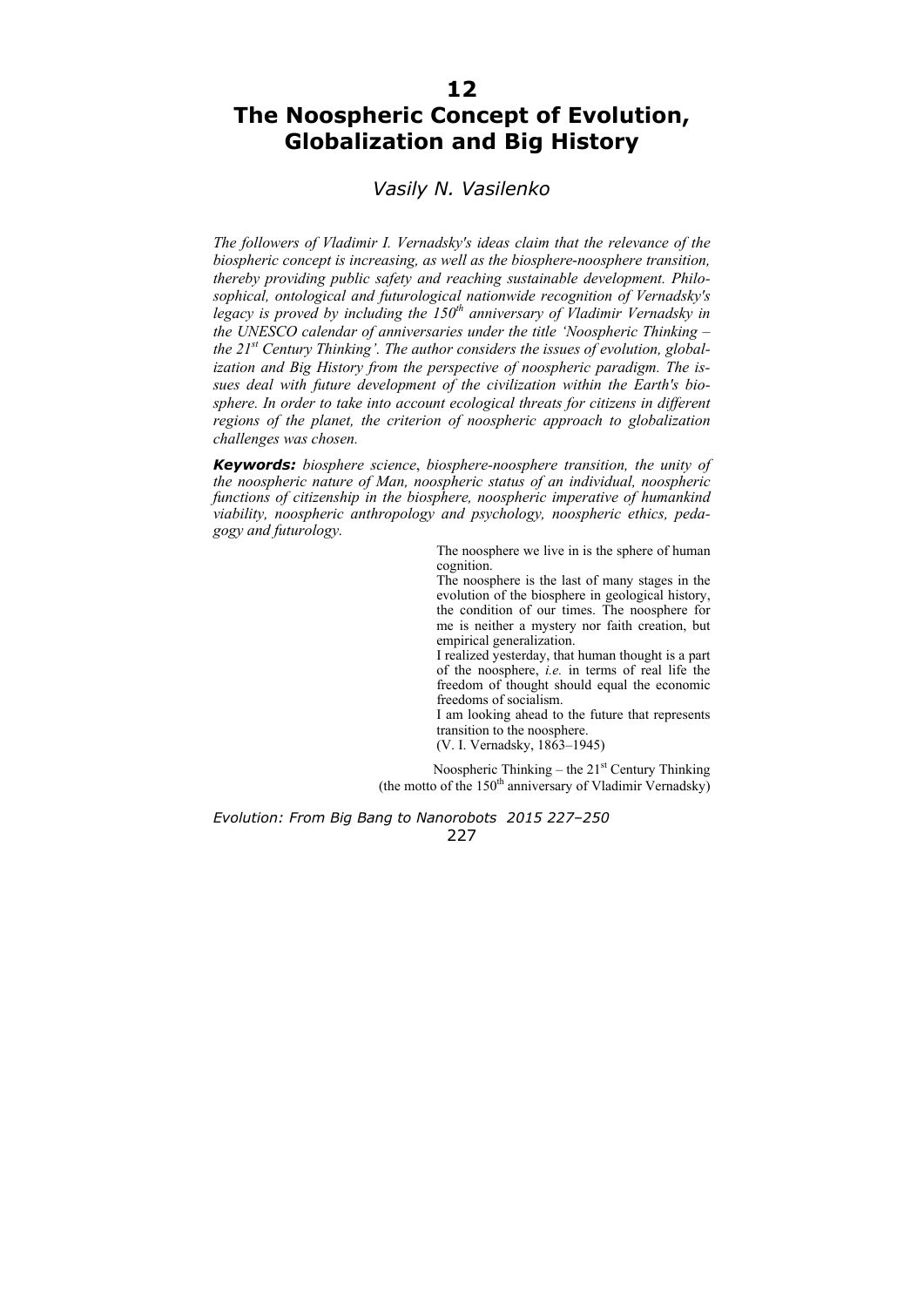## **The Origins of the Noospheric Realism: The Missed Lessons of Academician Vladimir Vernadsky**

An award-winning journal *American Scientist* published an article of Academician V. I. Vernadsky 'The Biosphere and the Noosphere' in early 1945 which was translated by the author's son, Dr. George Vernadsky (Yale University). In the preface the editor claims that the publication presents the general intellectual outlook of one of the most distinguished scholars of the present century. The frontispiece depicted the photo of the scientist and the quote from his letter to Professor Alexander Petrunkevich, 'I *look forward with great optimism. I think that we undergo not only a historical, but a planetary change as well. We live in a transition to the noosphere. Cordial greetings, V. Vernadsky*' 1 (Vernadsky 1989: 139–150; italics mine. – *V. V.*).

The article draws relevant conclusions, 'The noosphere is the last of many stages in the evolution of the biosphere in geological history… Now we live in the period of a new geological evolutionary change in the biosphere. *We are entering the noösphere.* This new elemental geological process is taking place at a stormy time, in the epoch of a destructive world war. But the important fact is that our democratic ideals are in tune with the elemental geological processes, with the law of nature, and with the noösphere. Therefore we may face the future with confidence. It is in our hands. We will not let it go. July 22, Borovoye – December 15, 1943, Moscow' (*Ibid.:* 150; italics mine. – V. V.)

The article gave an account of Vernadsky's book of life entitled *The Chemical Structure of the Earth's Biosphere and Its Surroundings* and evaluation of the confrontation of the Soviet people and countries of anti-Hitler coalition with 'animal ethics' of Nazism. The greeting of the Presidium of the USSR Academy of Sciences (occasioned by the  $80<sup>th</sup>$  anniversary of Academician) ran as the following, '…We admire your unwavering optimism. During the hardest days of the Great Patriotic War you, Vladimir Ivanovich, stated that the one who propagates the wild ideas of the Middle Ages will never succeed. You also mentioned that fascism was doomed and that *reason, goodness and justice should gain victory*. This winter *your prediction is beginning to fulfill. We will be looking forward to the day when mankind starts living in the Noosphere, the sphere of thought after eradicating fascism'* (Vernadsky 2007: 28; emphasis mine.  $-V. V.$ ).

Giving response to Stalin's greetings, V. Vernadsky sent a telegram, 'Our cause is just and it spontaneously coincides with the advent of the noosphere – a new sphere of life, biosphere – the fundamentals of the historical process, where the human mind turns into a powerful geological force' (Aksyonov 1993: 271–272). Later on Vernadsky sent an article entitled 'What One Should Know about the Noosphere' (*Ibid.*: 271) to editorial board of *Pravda* newspa-

 $\overline{a}$ 

 $<sup>1</sup>$  An explanatory note to the publication mentions the death of the scientist on January 6, 1945.</sup>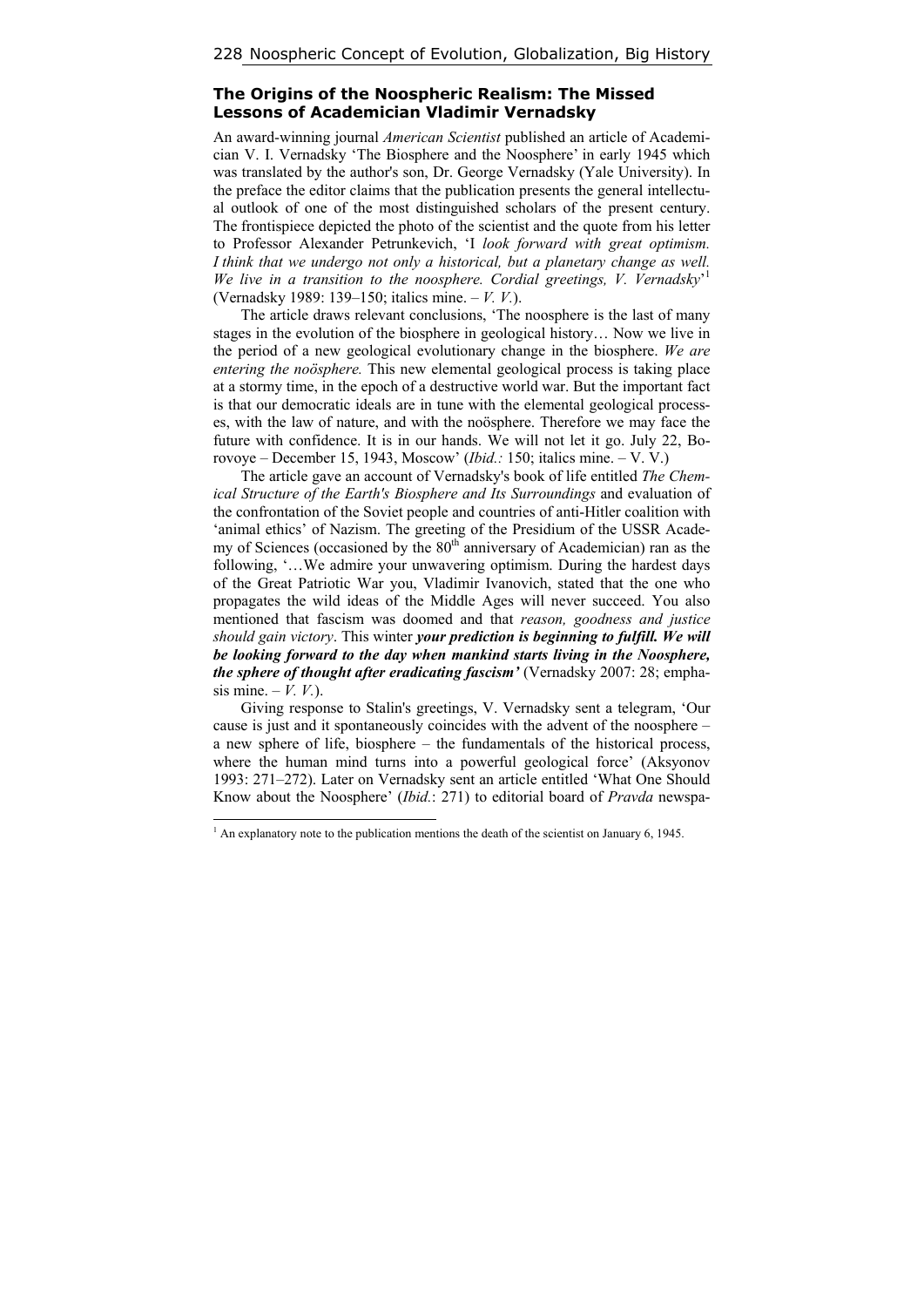per and to the Commander-in-Chief. The second telegram ran as follows, '07/27/1943, Borovoye. Dear Joseph Vissarionovich! I am sending you my article, which I have sent to the editors of *Pravda* as well, it would be worthy of publishing due to the fact that I point to the natural process which ensures our ultimate victory in this world war. In the telegram I sent you I point out the value of the noosphere and inform you that I shared half of the prize, named after you, with the Red Army. With deep respect and devotion. V. Vernadsky. I am sending you the article, as I do not know whether it will be published or not'.

Vernadsky made the following diary entry of 4/9/1943 in Borovoye, 'Today I have sent a telegram to Stalin informing him of RUR 100,000 award donation which is meant for defense. In the letter *I am writing about the noosphere and I am wondering whether I would get a reply.* This is the first broad statement about the noosphere in real life conditions. I expect it to be published widely. It remains to be seen what happens next' (Vernadsky 2010: 428; emphasis mine.  $-V$ .  $V$ .). The expectations have not been fulfilled.

The article was published in the short-run journal *Advances in Modern Biology* in 1944 (No. 18) in isolation from real-life situations. It had an impersonal title 'Some Words about the Noosphere'. After the victory of the USSR and other countries over fascism, the conclusions of the Academician about the causes of world wars, and the threat of 'animal ethics' of Nazism were relegated to the periphery of political interests of the ruling and those staying in power of the class life of the nations of the world. The time has shown that humanity pays off 'hot' and 'cold' wars of geopoliticians, and as a result we observe the upsurge of fascism in Central Europe, for example in the Ukraine. Here Vernadsky created the doctrine of the biosphere, hatched the concept of development of the biosphere into the noosphere. In 1918 V. Vernadsky organized the Academy of Sciences and was elected its first President.

However, the majority of the analysts of the scientist's legacy consider his life imperative, 'What and Why a Person Should Know about the Noosphere' to be minimized to 'Some Words about the Noosphere'. The danger of neglecting the lessons of Vernadsky is becoming more obvious: the study of the biosphere identifies the imperatives of ecologizing science, knowledge, education of generations, functions and powers of state control in the regions of the world. The study based on the biosphere-noosphere transition allowed devising the theory of sustainable human development. The diary entry of 05/26/1938 drew the following substantive conclusion, *'Science is a natural phenomenon – an active expression of geological manifestation of humanity, transforming the biosphere into the noosphere.* It mandatorily expresses real correlation between the human living matter – the totality of people's lives and the environment, and primarily the noosphere. The human and his genome can be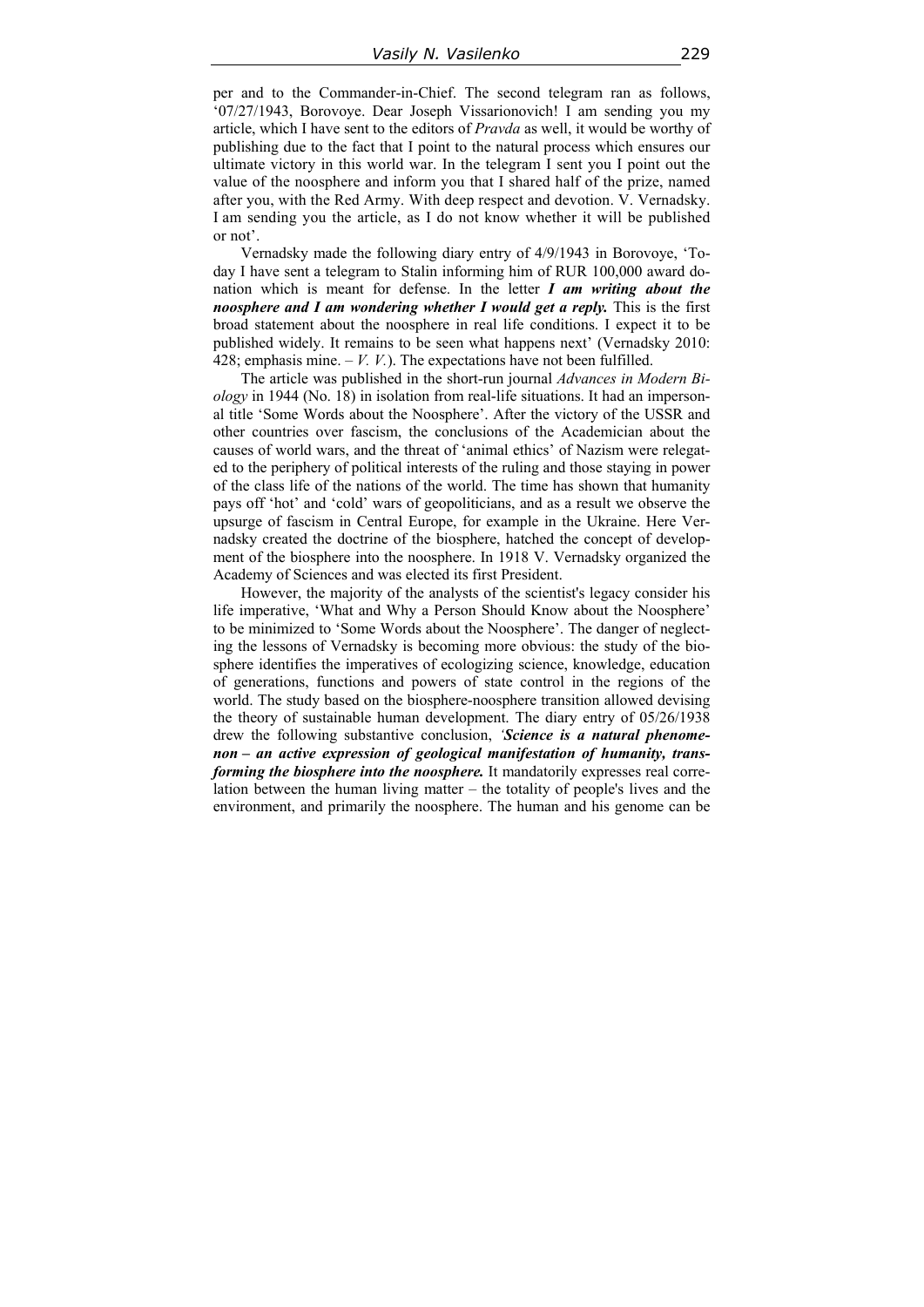removed from the noosphere only mentally. The man  $\blacktriangle$  noosphere relationship is inseparable' (Vernadsky 1988b: 81, emphasis mine).

The concept of the noosphere derives from Édouard Le Roy (1870–1954), 'If we mean to introduce a Human being in general life history without distorting and disrupting his role, it is of vital importance to place a Human being at the top of the pyramid, where he rules. It comes down to the idea that wildlife biosphere finds continuation in human biosphere, the sphere of consciousness, thought, free and conscious creativity, thinking per se, in short: the sphere of consciousness or the noosphere' (Le Roy 1928; Aksyonov 1993: 656). He was attending seminars taught by Vladimir Vernadsky at Sorbonne (Paris 1923–1925) and was familiar with his research.

For V. I. Vernadsky the sphere of thought, labor and the sphere of human mind coincide with the noosphere concept of living generations of Individuals, Citizens in the planetary community, '*The thinking man is a measure of everything.* He is a huge planetary phenomenon' (Vernadsky 1988b: 276). The global geological power of mankind and planetary scientific thought was generalized. Taking into account the universal role of science, Vernadsky managed to establish the Committee for the study of natural productive forces (1915) in the Academy of Sciences and was elected its Chairman. Analyzing the 'imperialist threat of bloody application of scientific achievements' to peoples and states (1914–1915), he explained the strategic role of 'protective and defensive strength of scientific creativity', 'that should be the top priority in order not to bring mankind to self-destruction' (Vernadsky 2003: 545–546). In the article 'The Goals of Science in Connection with the State Policy in Russia' (June 1917) Vernadsky (the member of the State Council and the Provisional Government) makes generalizations expressing the prognostic potential of science, education, the neglect of which reduces the viability of the state, 'Revolution should not lead to the disintegration of Russia. The majority of people do not take into account the fact that **there is a commonality more powerful than the state; there is scientific unity of the territory. Preservation of a unified state and national revival – do not contradict each other, if resolved in a scientific way**. Science significantly contributes to international understanding. It connects people and nations in a non-violent and solid way. It reveals the enormous benefits of the country-continent. For the time being, we are not taking the advantage of it' (Aksyonov 2001: 201; emphasis mine.  $-V. V.$ )

The research 'Scientific Thought and Work as Geological Powers in the Biosphere' (1937–1938) shows the role of scientific knowledge in socially equitable life of citizens in the state, the necessity to take the knowledge into account while providing welfare and preempting the threat of danger, '**Outbursts of scientific creativity take place and partly, to a certain extent provide transition from the biosphere to noosphere.** However, apart from this, a person has continuous social, individual and material-energetic connection with the biosphere. The connection is uninterrupted and lasts as long as the person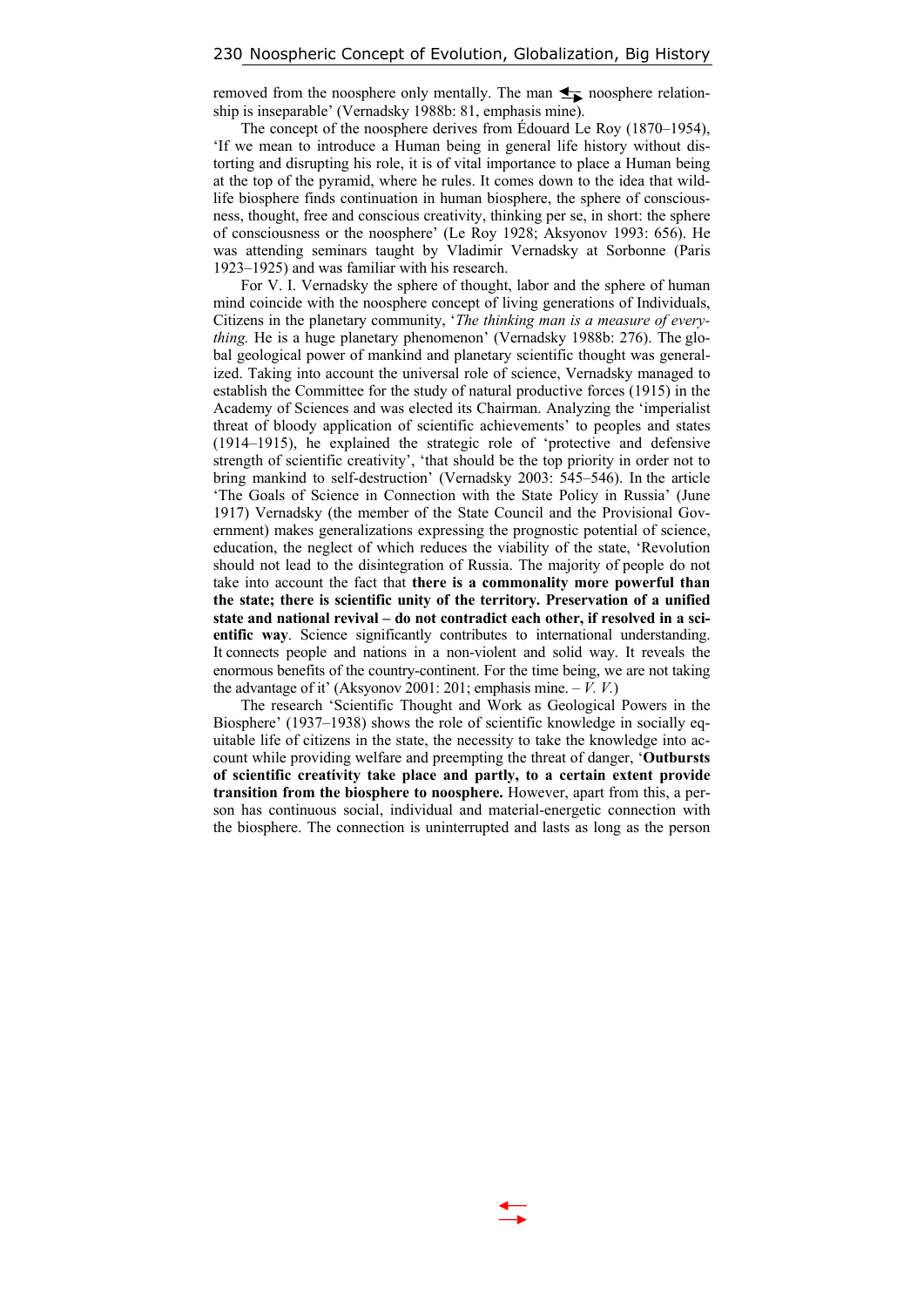lives; it is no different from other biospheric phenomena' (Vernadsky 1988b: 46; emphasis mine. – *V. V.*).

Human scientific thought, creativity of nations, Academies of Sciences, education system, fields of knowledge, the culture of countries – all of these constitute the noosphere. Thinking man is the subject, factor, and participant in the evolution of the mind of ethnic groups in a global society, the attractor of the culture of geo-civilizational existence. The scientist defined 'the measure' of Man in nature at the new level of knowledge, 'the measure' as Man sees it in terms of the biosphere, offered by Protagoras (490–420 B.C.). Ancient Greek philosopher, the founder of the sophist school claimed, 'Man is the measure of all things: of things which are, how they are, and of things which are not, how they are not. Many things prevent knowledge including the obscurity of the subject and the brevity of human life'.<sup>2</sup>

Carl Linnaeus (1707–1778), natural philosopher, singled out Man from the 'realm of nature' and called him using the nooname *Homo sapiens*. 20,000 species had been described before Linnaeus started doing his research. He described 4,000 species of animals and 10,000 plants along with *Homo sapiens* in *The System of Nature*. By the epoch of V. Vernadsky, E. Le Roy and P. Teilhard de Chardin the Register of biospecies in regional ecosystems of the Earth's biosphere had exceeded 1,000000. At the beginning of the  $21<sup>st</sup>$  century  $1.7 - 2$  million biodiversity species had been described. However, extinction threatens 1/10–1/2 of species. Firstly and foremost it threatens *Homo sapiens* who does not show reasonable attitude to his House. Researching the basics of ecosystem sustainability in the biosphere, describing biodiversity species lags behind the growth of anthropogenic threats, especially those on the borderline of replacing the biosphere by technosphere. The UNO adopted a series of environmental conventions (on biodiversity, climate change, combating desertification, *etc*.), the  $21<sup>st</sup>$  century agenda, all of these come true in all countries on planet Earth.

Why? The answer is simple*: globalization of human existence proved that Homo institutus, making economic choices, dominates at the level of government bodies and UN officials. Impersonal Homo economicus institutius of a global society* acts ethnoecologically, culturologically*, under the name of Man,* while developing regions of the planet's biosphere, the settlements of mankind, structures of civilization (Inshakov 2004: 39–44; 2005: 13–14).

As for the concept of *thinking man*, Protagoras, Aristotle, Linnaeus, Smith, Darwin, Marx and other scientists are right. But in terms of real attitude to the biosphere it is not noospheric functions of Man, gained through scientific institutions, education system, culture of generations (nous potential of Homo sapiens institutius<sup>3</sup>), that prevail globally, but particular human qualities. The quali-

 2 URL: http://www.brainyquote.com/quotes/quotes/p/protagoras2055402.html

<sup>&</sup>lt;sup>3</sup> Scientific name *Homo sapiens institutius* (the original name of the Man, Personality, Citizen as a reasonable being) expresses a sense of belonging of ethnic groups to the institutions of social ac-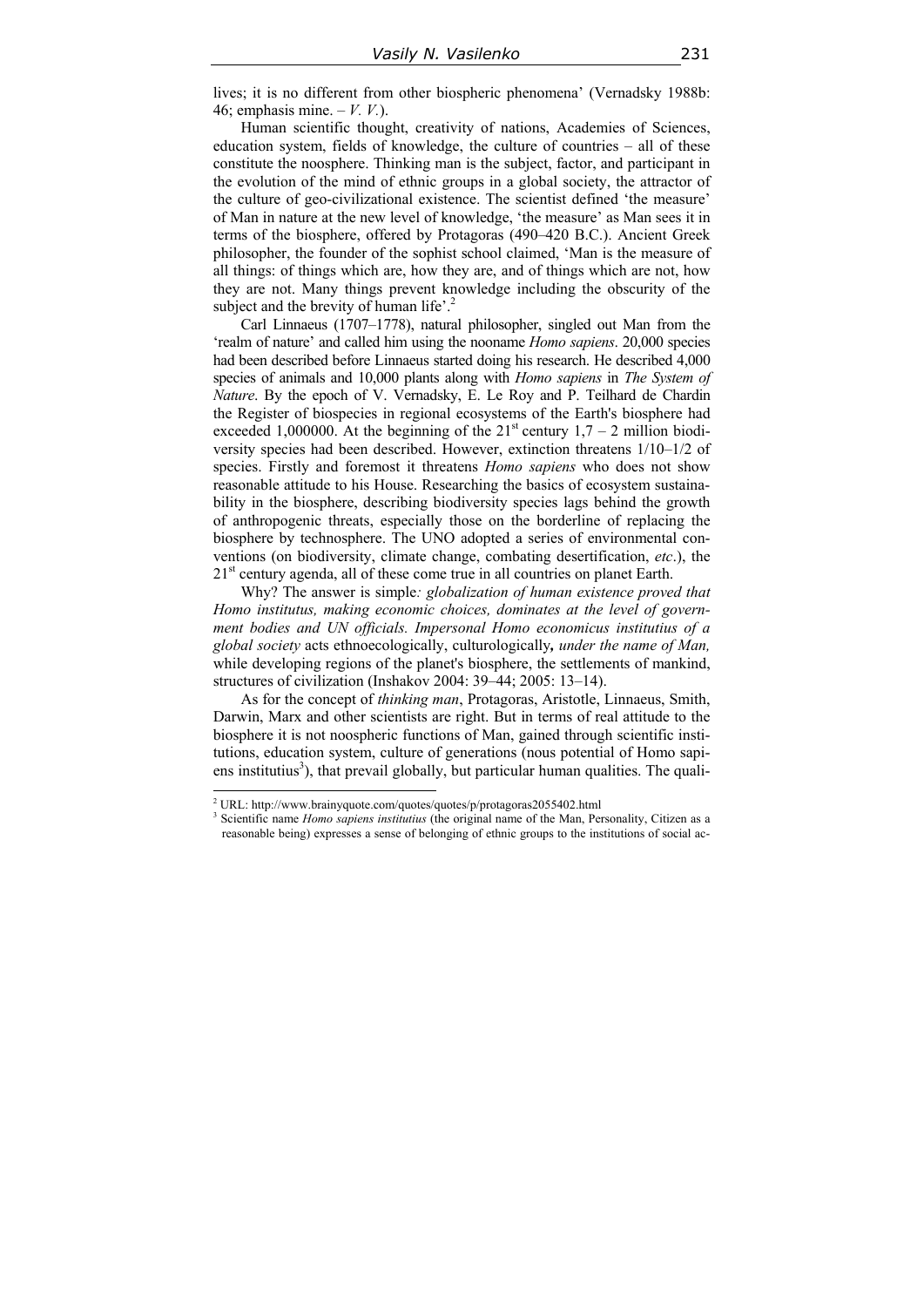ties express *the measure* of zoological, social, political, military, economic, geological, technical, informational, and other manifestations. Fundamentally, the nooname *Homo sapiens institutius* expresses: 1) **the ability** of generations to conceive the noospheric nature of Man in the Earth's biosphere, Here/Now; 2) **the competence** to take into account the noospheric nature of Man (adhering to the ethnoecological laws) in relation to the nature of the planet – the environment, thought, citizen activities Yesterday – Today – Tomorrow; 3) **mandatory compliance** with the noospheric functions of science, knowledge, education, culture in life of all people of the Global Community. But the growth of threats, risks, and challenges of globalization for humanity in the House of nature show that scientific *thought has become dependent on the subjects of authorities – authorities of the blind force, but not the power of the mind of generations.* 

During the 125<sup>th</sup> anniversary of V. I. Vernadsky at conference in Kiev, Nicholas Polunin (English botanist, environmentalist, educator, 1909–1997) and Jacques Grinevald, ahistorian (University of Geneva) stated, 'There is a question whether we should **ponder over 'Vernadskiansky revolution' as a term encompassing the entire range of its concepts.** The revolution can effectively lead to progress in education, with regard to the environment, and as a result to improving people's lives. To a certain extent it should have constituted an important and distinctive facet of the global movement for environmental protection' (Polunin and Grinevald 2000: 550; emphasis mine. – *V. V.*).

They point out, 'While developing this all-important concept and comprehending the Earth's Biosphere, it is of vital importance to take into account the historical figure of Vladimir Ivanovich Vernadsky, a far-sighted pioneer. **Yet it is а striking and deplorable fact that Western scientific culture, of which the English language is now bу far the most-used vehicle, until recently disregarded Vernadsky's work and much that is symbolized bу it'…**(*Ibid.*: 551, 548; emphasis mine.  $-V$ .  $V$ .); 'And now The Biosphere is emerging as a vital overall reality that we need to maintain intact and cherish perhaps even more ardently than any particular part or factor of our planet's terrestrial or aquatic surface' (*Ibid.*: 551).

René Descartes (1596–1650), a French philosopher, mathematician, physicist and psychologist expressed the intellectual 'measure'of human being in the proposition I think, therefore I am (cogito ergo sum). The proposition implies self-consciousness of Man and Personality in terms of nature, society, and civilization. It is also *the measure of our self-determination* among other living beings in the natural habitat on Earth. Vernadsky considers the life of *Homo sapiens faber* on Earth to be a biogeochemical function of the living matter in

tors' existence in the social and natural reality of the planet, *i.e.* in the biosphere of the Earth, Space and Universe.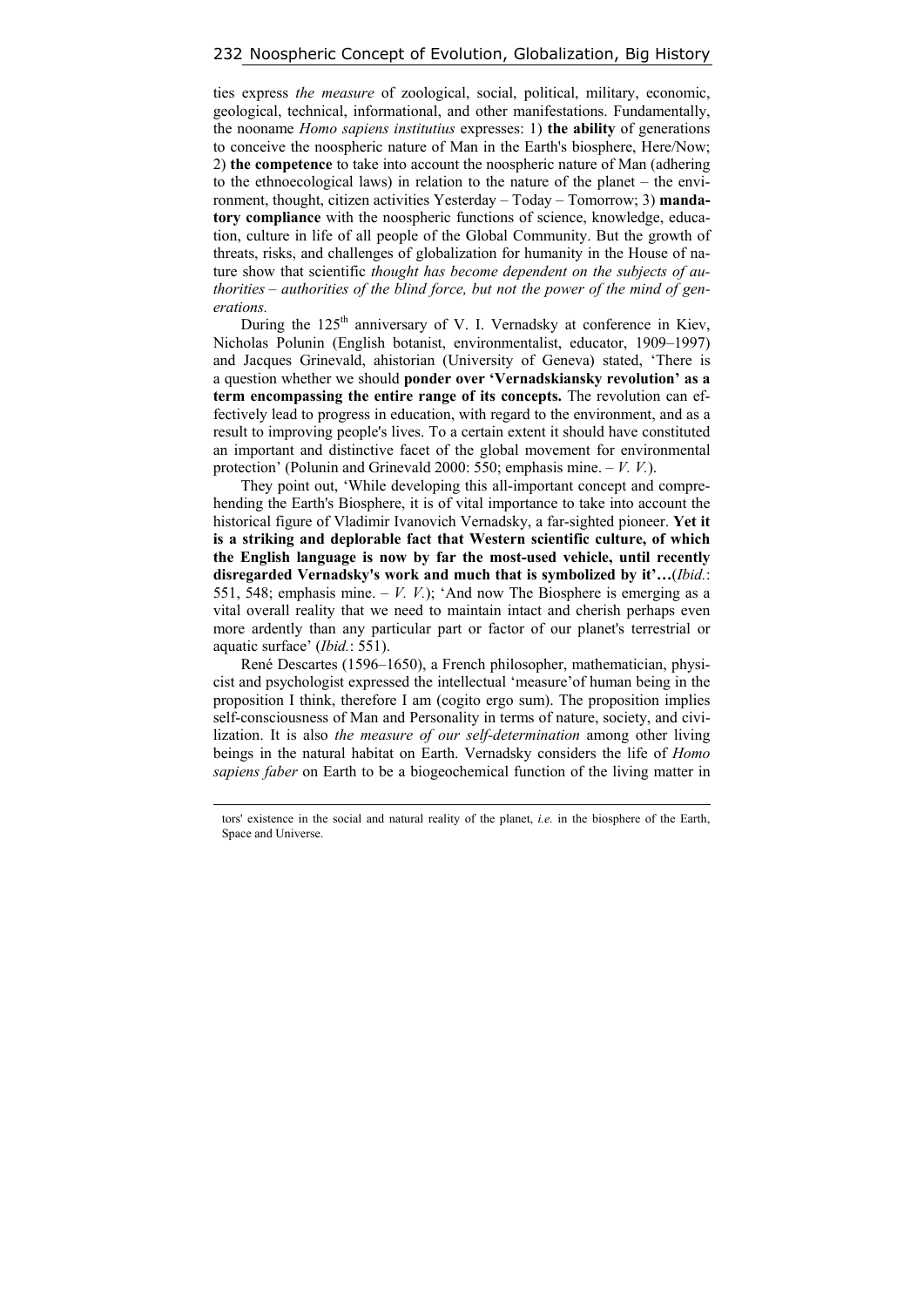the biosphere of nature, cultural biogeochemical energy of the living matter: Man, Person, Citizen in the global existence of society. Therefore, *thinking man is the subject of the noosphere in the Earth's biosphere, the subject of Big Science in generations* (the source of developed and educated mind). Thus, thinking man is the guarantee of abiding by biospheric laws in life, thought, the choice of deeds by ethnic groups Here/Now in the cycles Yesterday – Today – Tomorrow of the Big History in the House of Nature.

Hence, in the *socio-natural reality* – the history of human existence in the regions of the Earth's biosphere, the function of ethno-ecological conscious unity of citizens with the nature of Yesterday – Today – Tomorrow (in terms of the quality of life, thoughts, acts in the institutions of global society) should be implemented. It constitutes the *Big History* of ethno-ecologically reasonable, ontologically, futurologically sustainable development of generations of mankind in the House of Nature. It is written by *minds of the Big Science – noospheric personalities*, world citizens, mastering the basics of noosphere safety (Vasilenko 2007: 657–663). The noosphere imperative of *Homo sapiens institutius* viability in the biosphere of nature is expressed by observing the principle of presuming ethnic-environmental hazard of mankind activity in the regions of the Universe.

The 3rd International Congress 'Globalistics 2013', held under the auspices of UNESCO and the International Consortium of Global Studies, was hosted to commemorate the 150<sup>th</sup> anniversary of the scientist at Lomonosov Moscow State University.

The participants of the  $1<sup>st</sup>$  section of the Congress discussed the following issue 'V. I. Vernadsky's Research on the Biosphere and Noosphere: Modern Interpretation and Global Evolutionism'. Within the forums the following issues were discussed: 'V. I. Vernadsky and the Noospheric Paradigm of the Development of Society, Science, Culture, Education and Economics in the 21<sup>st</sup> Century' (Subetto and Shamakhov 2013), 'Scientific Legacy of Vladimir Vernadsky – the Fundamental Basis of Scientific and Educational Revolution of the 21<sup>st</sup> century, and the Global Strategy of Sustainable Development', 'Vernadskiansky Revolution in Scientific-Educational Learning Environment of Russia'. The anniversary events in many universities and institutes of the Russian Academy of Sciences were held under the motto 'Noospheric Thinking – the  $21^{st}$  Century Thinking'.

The biographies of V. I. Vernadsky, E. Le Roy, P. Teilhard de Chardin and their contemporary followers show the *ascension to the noospheric mission of man* in science, education, the culture of global society, mankind incentives. They provide real-life examples of citizens' service to the native land and interests of all mankind. Noospheric personalities crystallize noospheric thinking in institutions of society, the consciousness of people, and shape the noospheric ethics, pedagogy, psychology of life that are required for decision-making to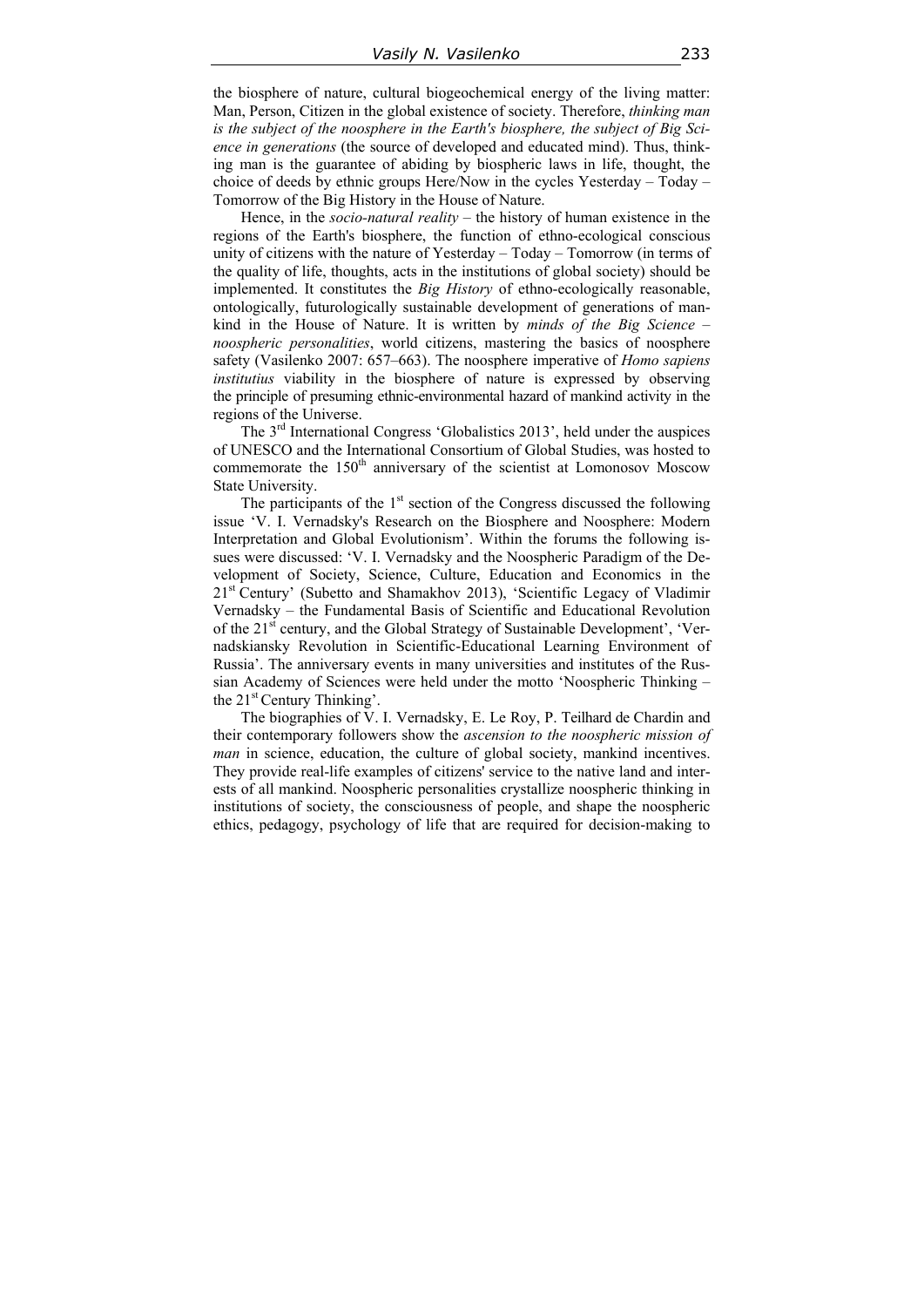eliminate the threats of globalization. Noospheric personalities of Man, Citizen in socio-being of the peoples of the Earth's biosphere are *the entities, the actors of the noosphere* (after the nooname *Homo sapiens institutius*), expressing the joint wisdom of mankind in the evolution of nature, co-evolution of nature and society. They сonsider the noospheric function of the science of generations as of planetary, cosmic (universal) scale within reasonable development of civilization. Therefore, noonames (the measure of scientific thought of Man, 'the logic of the noospheric phenomena' are to be considered basic for the noospheric paradigm of sciences, the knowledge of mankind. They express the binding nature of biospheric laws in the life of mankind on the Earth.

How can contradictions of mankind development in the House of nature be overcome, if reasonable self is not supported by adequate acts of citizens of the country (strategically, futurologically) and *there is a threat of depopulation, 'reduction' in the number of people?* 

#### **Noospheric Personality in the Global Society: The Imperatives of Life, Deeds, Choice**

Karl Marx assumed, 'Natural science will in time incorporate into itself the science of man, just as the science of man will incorporate into itself natural science: there will be one science' (Marx and Engels 1956: 596). But his followers and critics have neither proposed the name of the new science, nor identified the topic, subject, object, and the possible limits of the 'competence' of the scientists in the sphere of knowledge expressing the unity of *Homo sapiens institutius* with nature. Marx showed why under the conditions of the class and formation model of social and economic development a Man of social and economic development acts egoistically and unwise (despite the name) in political, economic, social, and other forms of managing people's life.

From the standpoint of the theory of the Earth's biosphere, the concept of the biosphere – noosphere transition, global and planetary conditions of life, thoughts, deeds of the generations of mankind (aggregate *Homo sapiens institutius*) coincide. V. I. Vernadsky noted down on 8.XI.1941, '…The memory of Hitler will stay forever. He was the man who managed to set goals of the world domination of one race and one person prior to the noosphere – the single reign of *Homo sapiens*, created as a result of a geological process' (Vernadsky 2010: 66). A year later (August 20, 1943) he drew conclusions about the nature of fascism and Hitler, the most urgent threats of social darwinism for citizens of the global society of the  $21<sup>st</sup>$  century, 'Scientific thought turned out to be compared with animal ethics of Hitler, Mussolini and their gang' (*Ibid.*: 443).

If one tailors his assessment to realities of life in the  $21<sup>st</sup>$  century, 'scientific thought turned out to be weak', as citizens of the countries are still divided by class organization of socio-economic development. Professor O. V. Inshakov expressed capital centrist tendency of the global political economy of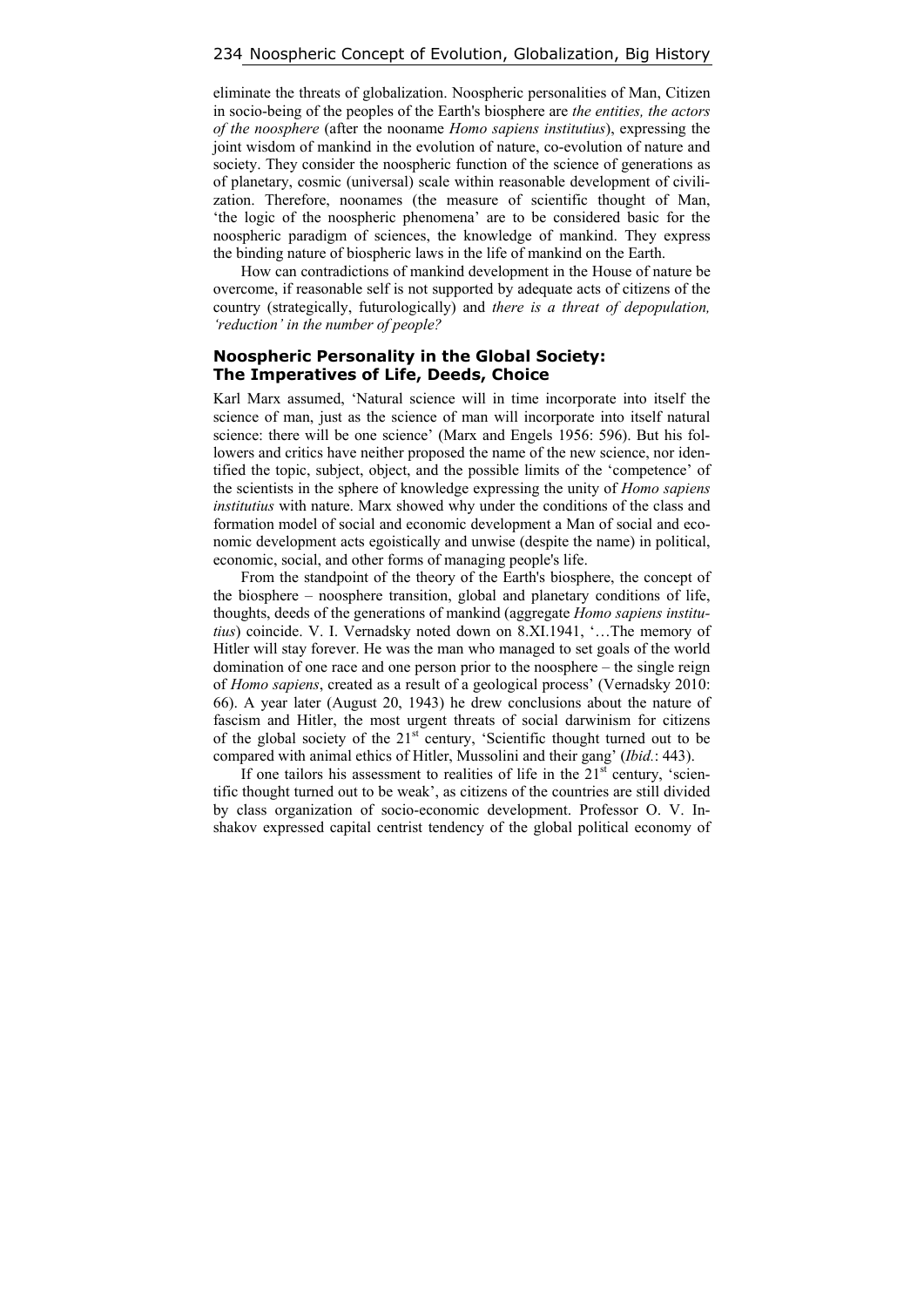countries: *Homo sapiens* is the institutional Man (*Homo institutius*), making economic choices – *Homo economicus institutius* (Inshakov 2004: 39–44; 2005: 13–14). Subordination of the works of scientists, science development, education, and society to the interests of the market contradicts 'the logic of the noospheric phenomena', capable of providing ethnoecological safety of citizens in the regions of the biosphere.

The interests of *Homo economicus institutius* prevailing in the countries and the UN structures aggravate the danger of selfish approaches of the subjects of the capital and authorities to life in countries of the Earth. Therefore, ideological, institutional, prognostic issues of the noospheric nature, the noospheric status of *Homo sapiens institutius* are at the forefront. The status functions in the noospheric mission of Man, Person and Citizen in native lands of the global society. 'Vernadskiansky revolution' (experienced by the author of the biospheric science, biosphere-noosphere evolution) in the worldview, consciousness of the people and aims of creative people are crucial for eliminating ethno-ecological danger to generations, overcoming threats of classformation confrontation in the global society.

Vernadsky pointed out, 'The biosphere of the  $20<sup>th</sup>$  century is turning into the noosphere, created primarily by the growth of science, scientific understanding, and social labor of mankind that is based on it. I will turn hereinafter to **the analysis of the noosphere.** Currently it is of vital importance to emphasize **the inextricable connection of its creation with the growth of scientific thought, which is the first prerequisite of the creation**. **The noosphere can be created only under this condition'** (Vernadsky 1991: 37–38; emphasis mine.  $-V$ ,  $V$ .). Exploring the planetary function of the aggregate Man (generations of mankind) in the regions of the Earth's biosphere, he drew the following noospheric conclusion, *'An outburst of scientific creativity occurs and partly, to a certain extent, creates the biosphere transition into the noosphere*' (*Ibid.*). But, apart from this, man in his individual and social aspect is closely connected (in a natural, material and energetic way) with the biosphere. This connection lasts as long as man exists and is no different from other biospheric phenomena.

Summing up these scientific and empirical generalizations:

1. Man, as he is observed in nature, like all living organisms, and like every living substance, is a *function of the biosphere* in specific space-time.

2. Man, in all kinds of manifestations, is an integral part of the biosphere structure.

3. 'An outburst' of scientific thought in the  $20<sup>th</sup>$  century was stipulated by the history of the biosphere and has deep roots in its structure. **The noosphere – the biosphere, processed by scientific thought** and prepared by hundreds of millions or probably billions of years **(by the process creating** *Homo*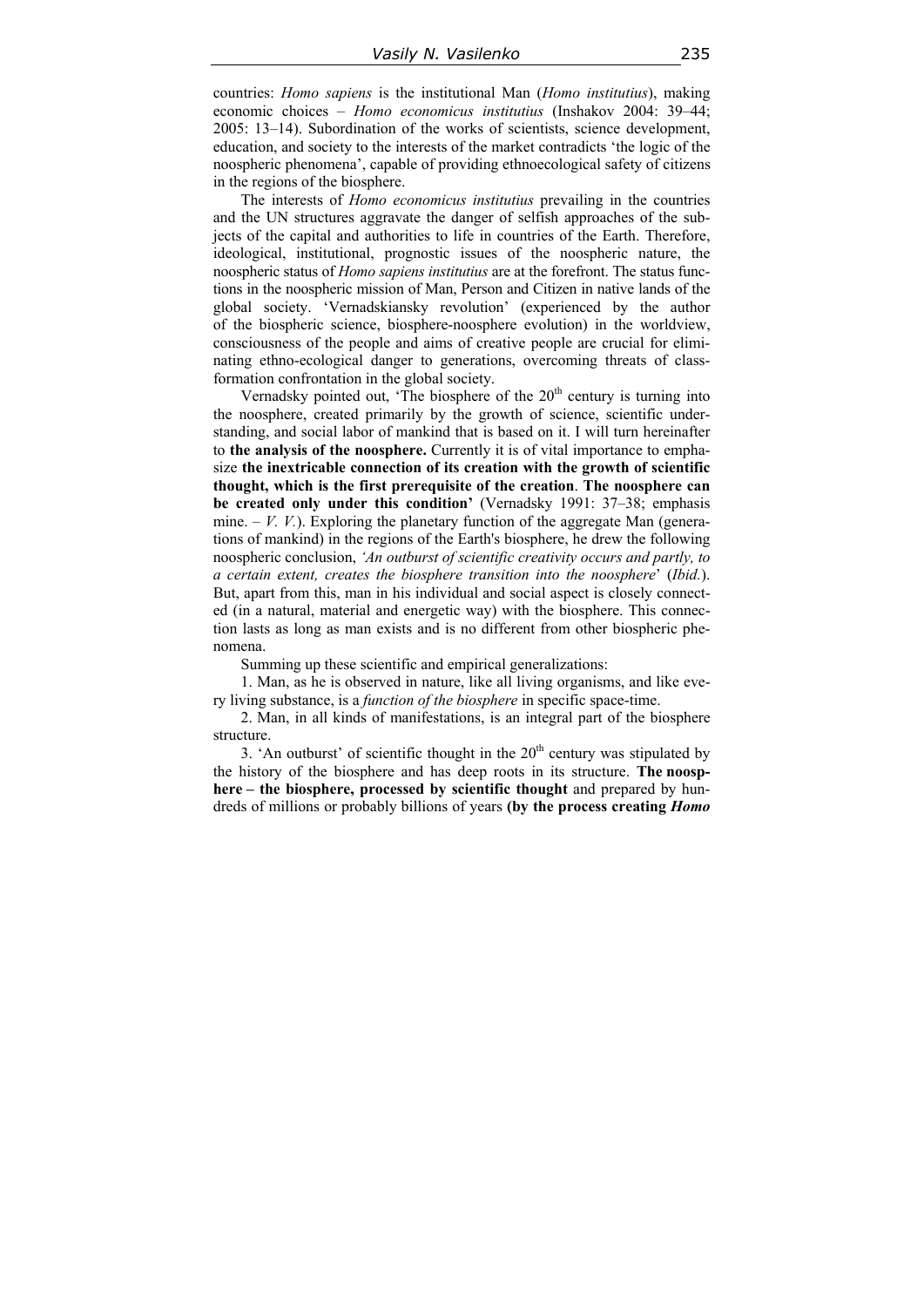*sapiens faber),* is not a short-term and transient geological phenomenon (Vernadsky 1991: 39–40; emphasis mine. – *V. V.*).

Vernadsky, researcher of the planet (geochemist), sees his participation in the 'outburst' of scientific thought in the  $20<sup>th</sup>$  century, considering the global geological force of mankind (natural phenomenon), a planetary phenomenon of scientific thought of man (noospheric factor of the scholar in the Earth's biosphere) as a functional dependence on the environment, thoughts and deeds of generations:

1) *Homo sapiens faber* – a spontaneous factor of the aggregate humanity functioning in the Earth's biosphere (the environment of the social type of thinking man, *Homo sapiens*) in the nature;

2) *Homo sapiens faber* – a rational factor of man in the noosphere of generations, *i.e.* developed by science, education, culture and creativity in the global society;

3) *Homo sapiens faber* is to transform into an institution, a tool, a mandatory mechanism taking into account biospheric laws in terms of ethno-ecological laws of life of the citizens of the Earth – into the noospheric function of *Homo sapiens institutius*.

This means that in the life of nations abiding by the scientific name *Homo sapiens institutius* of the global society must be confirmed by the potential of the noosphere of Human nature, the noosphere status of an Individual, the noosphere function of the Citizen in the world. According to Vernadsky, a thinker, a researcher, a figure in the generations is the subject of the noosphere in the biosphere, function-factor of cultural biogeochemical energy of the living matter in the nature of the planet. It is in this sense that a scientific thought of Man, Person and Citizen in the generations of the native land is the measure of everything, the measure of intelligent life, thoughts, deeds in the regions of the planet, the institutions of governance within the state. That is why he paid attention to the 'traps' of 'divorcing' philosophers from the realities of human existence, society in nature, 'Philosophers proceeded from free ideas (as it seemed to them), searching for the tormented human mind, human consciousness and not accepting the reality. People, however, built their ideal world inevitably within the violent surrounding nature, the environment of life, the biosphere. Man did not and does not conceive the deep connection with it (independently of his will)' (*Ibid.*: 30).

The analysis of the biography and scientific legacy of V. I. Vernadsky, a thinker, researcher, planetary-scale personality, suggests that the scientist ascended from *Homo sapiens faber* status in geology to understanding the noospheric mission of Man, Person and Citizen in the institutions of science, education, the authorities of the countries of the world. Therefore, the nature, the phenomenon, substance and the top mission of 'Vernadskiansky revolution' in the consciousness of mankind, its significance for humanity cannot be under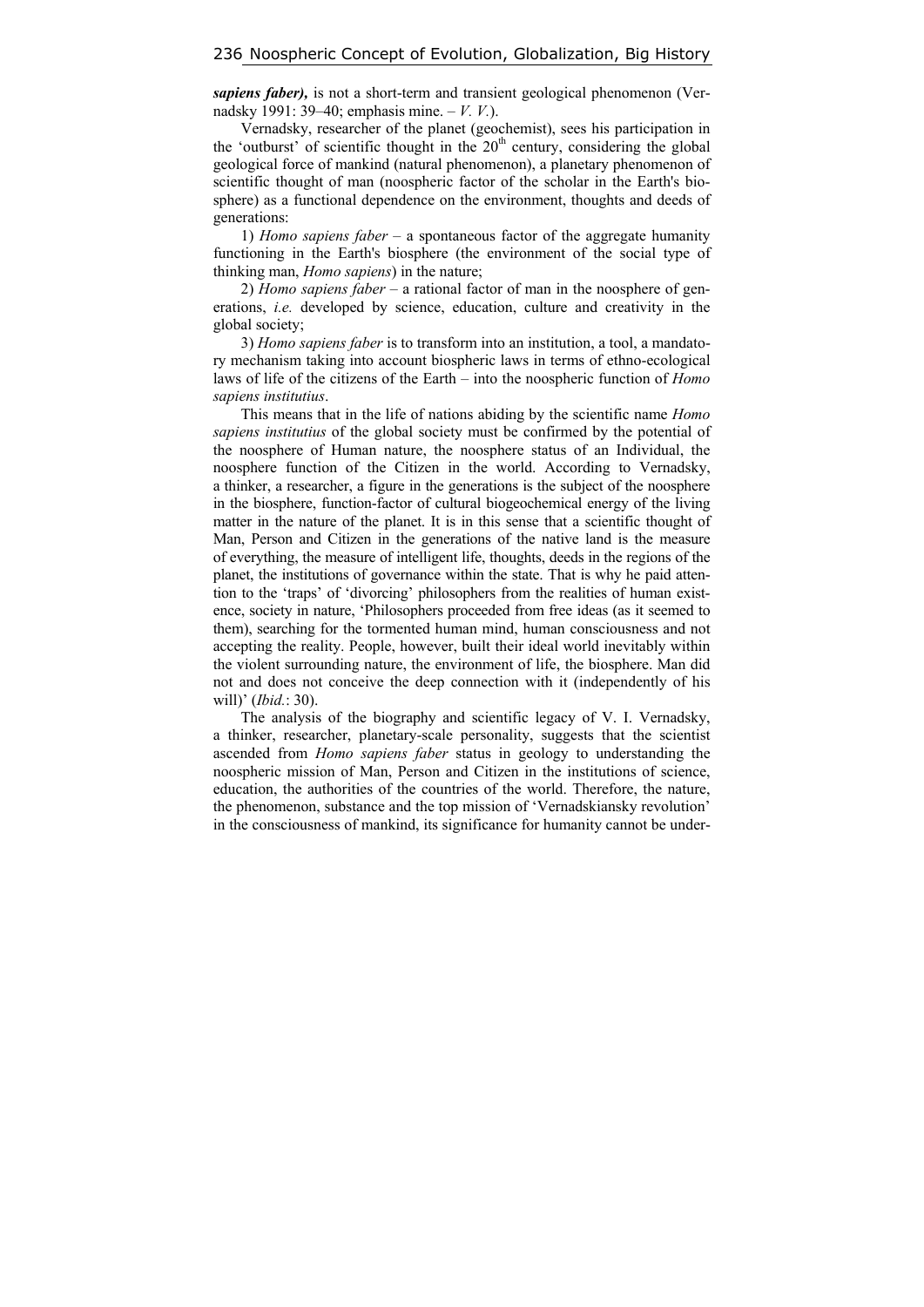stood apart from the creative biography of a person, bringing about a revolution in. He was devoted to developing institutions of science, education system, and enhancing their role in the native land. That means he lived 'in tune ... with the laws of nature, corresponding to the noosphere'. This allowed him 'to look forward to the future with confidence', with no fear of losing it.

Here are the key noospheric generalizations of the scientist from recent works – they are the criteria of noospheric thinking, consciousness, civil acts of a Person in the biosphere. They constitute *the core of the noospheric paradigm* of knowledge among generations of mankind.

The noosphere we live in is the major result of my understanding the environment (Vernadsky 2010: 27).

The noosphere is the last of many stages in the evolution of the biosphere in geological history, the condition of our times (*Ibid.*).

The noosphere for me is neither a mystery nor faith creation, but empirical generalization (*Ibid.*: 53).

Democracy means *the freedom of thought* and faith (*Ibid.*: 41).

I realized yesterday, that human thought is a part of the noosphere, *i.e*. in terms of real life the freedom of thought should equal the economic freedoms of socialism (1941) (Vernadsky 2007: 119).

I am looking ahead to the future that represents transition to the noosphere (1942).

Our cause is just and it spontaneously coincides with the advent of the noosphere – a new sphere of life, biosphere – the fundamentals of the historical process, where the human mind turns into a powerful geological force (excerpt from V. I. Vernadsky's telegram to I. V. Stalin, 1943).

Being the part of the living matter of planet Earth we feel the mystery of life instinctively and unconsciously vividly, our existence and the existence of life. I would say that the most profound manifestation of consciousness happens when the thinking man tries to find his place not only on Earth, but in Space. In a scientific empirical way he comes to understand the unity of all living things – from bacteria (and even viruses) to man – and to the impossibility of doubting the existence of microbes and such manifestations of consciousness that we identify in a scientific way (from infusoria, invisible to the naked eye, to man). There has been an unresolved mystery for thousands of generations, but the mystery of life is solvable (1943) (Vernadsky 1987: 141).

I am optimistic about the future. *The noosphere is a real thing* (2.II.1944) (Excerpt from the letter to B. L. Lichkov. Vernadsky 1989: 242; emphasis mine.  $-V. V.$ ).

There is a tendency to the unification of mankind in history, to the noosphere – the future unity of the human organization as a single planetary efficient structure (16.II.1944) (*Ibid.*).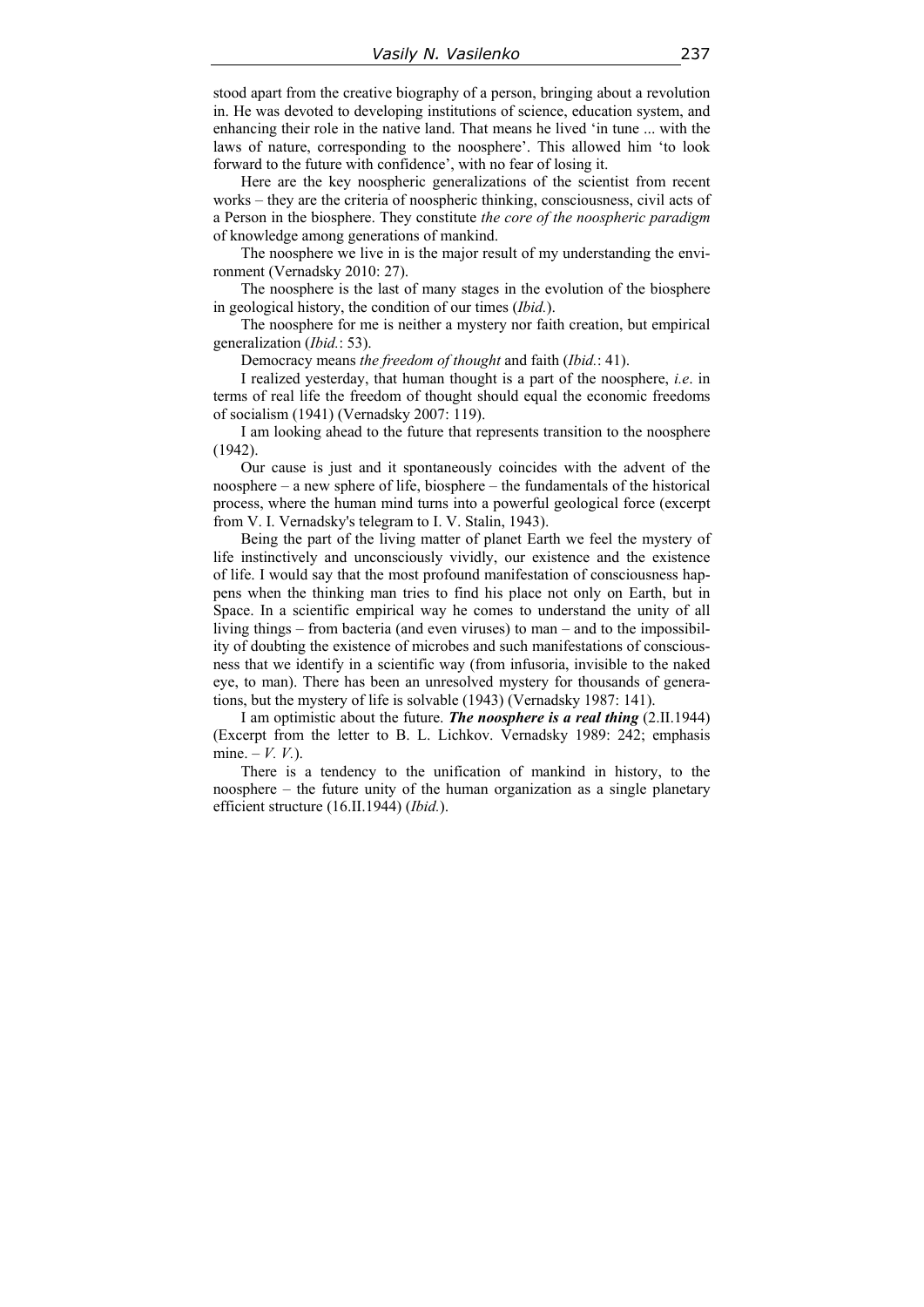For me it is obvious the noosphere is a planetary phenomenon, a historical process taken in a planetary scale, a geological phenomenon as well (11.IV.1944) (from a letter to Vernadsky's son).

I am glad you expressed my idea of the noosphere as the synthesis of natural and historical process vividly and clearly (11.VII.1944) (from a letter to Vernadsky's son; *Ibid*.).

He saw the highest meaning of Faust's life in the mastery of nature with the help of the power of science for the benefit of the masses, in creating the noosphere (using the term of the  $20<sup>th</sup>$  century) with the help of the science. He perceived it as the main mission of any state, the mission which had been nonexistent for the statesmen of his time (1938–1944) (Vernadsky 1988a: 251).

I am putting the archive in order and preparing the storyline of '*Experienced and Thought over*' $\leq$ ...> I am eager to finish this work and live in the noosphere for a longer period of time ... (13.IV.1944). (From a letter to his daughter, N. V. Vernadsky-Toll) (Vernadsky 1945: 242).

In terms of growth of ethnoecological threats to generations, the moral imperative of Vernadsky 'to live in the noosphere for a longer period of time' expresses confrontation of the noospheric Person, Citizen of the global era with the myopic consumerism of market entities whose interests dominate over the institutions of the countries of the world. In the monograph *Scientific Thought as a Planetary Phenomenon* section 'Scientific thought and scientific work as a geological force in the biosphere' showed the relationship between the deepest manifestations of the scientist personality and the main motives of his scientific work, 'It would be impossible not to mention the newly emerging types of scientific fraternity – *non-state run forms of international scientific environment ... which will have a great future.* Establishing Gosplan in our country used to be the structure of a similar kind (by idea, not by performance). The idea of "scientific think tank" has been proposed by life'. '**The issue of planned, consistent activities for mastering nature and proper distribution of wealth, connected with acknowledging the unity and equality of all people**, **the unity of the noosphere**, is on the agenda' (1938) (Vernadsky 2007: 302, 303; emphasis mine.  $-V. V.$ ).

Understanding the unity of the noosphere is expressed in noonames of Man, Person, Citizen and is *the basis of the noosphere anthropology*, the core of citizenship noospherology, noosphere futurology, and other sections of mankind noospherology. *Noospherology* is an integral science, formed on the basis of development the doctrine of the biosphere, evolution of the biosphere into the noosphere, studying the origins of the noosphere, the origins of nature in Man in the biosphere, the structure, characteristics of the noosphere status of an Individual, noospheric functions of the Citizen, forms of development, and implementation of citizenship mission for the generations of people in the countries of the world. In philosophical, scientific and applied value, the scientific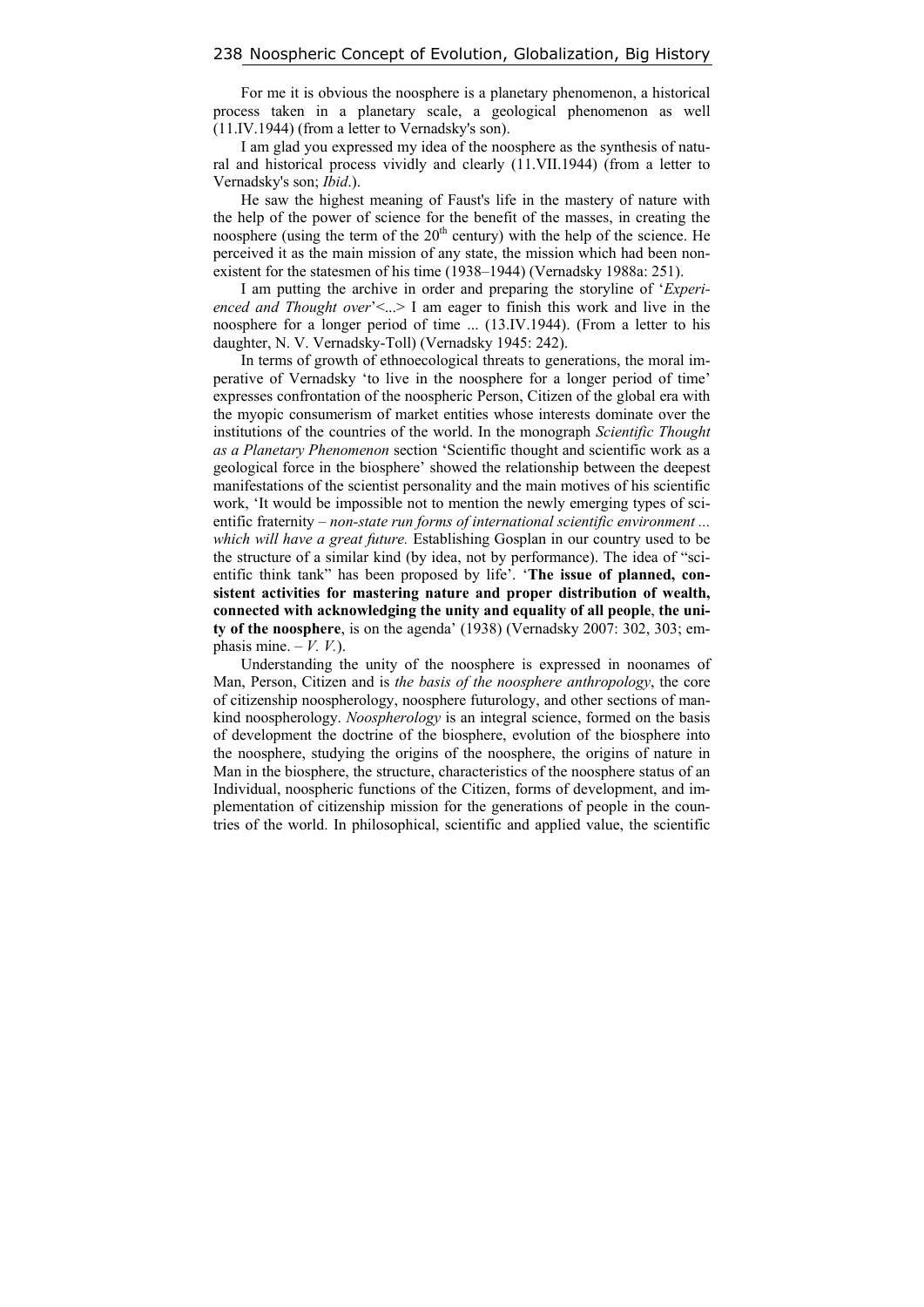name *Homo sapiens institutius* recognizes the unity of the noospheric nature (starting point) of Man, the noospheric status (role) of Personality, the noospheric function (mission) of the Citizen in the Earth's biosphere, society (native land), which is implemented in the noospheric function of geocivilizational mankind. The language of noospherology of ethnic groups identifies understanding of *the unity of Big Science and Big History as a unity of the noosphere*, implemented as a reasonable interaction of society with nature.

Here we come to the problem of *noospheric futurology, which constitutes the core of the noospheric globalistics,* – the science of intelligent, harmonious interaction of mankind generations with the biosphere of nature Here/Now, in the relay Yesterday – Today – Tomorrow civilization. *Noospheric globalistics* (a new scientific area, the subject of research, the area of knowledge, education) is being formed nowadays (Ursul A. D., Kaznacheyev A. I., Subetto A. I., Vasilenko V. N., Ilyin I. V., Smirnov G. S., Chumakov A. N. and others). I distinguish ideological, conceptual, and applied aspects in it. The aspects express the relevance of taking into account the noospheric nature, noostatus, noofunction of Man in cooperation of the subjects of a global society with the nature of the planet. In the report for the summit on sustainable development 'Rio+20' (Rio de Janeiro 2012) 'Viable planet for viable people: the future that we choose' the experts admitted, *'The current model of global development is unsustainable.* We can no longer assume that our joint actions will not reach the critical point with indicator threshold of environmental condition rising. It creates a risk of causing irreparable damage to ecosystems and human society'. But Vernadsky's conclusions on functional non-replaceability of the biosphere in the human destiny, during transition from the biosphere to the noosphere, the necessity of 'Vernadskiansky revolution' in the minds of citizens are not generally accepted. They are not accepted in terms of assessing the processes of globalization, bearing threats, risks, challenges to the biological species of the biosphere, calling themselves sapiens (*Homo sapiens institutius*).

The scientific ternary Space – Time – Life in the biosphere of mankind generations, discovered by V. I. Vernadsky (the author of the biospheric science, noospherologist-empiricist), is ethnoecological space-time of life, thoughts, deeds of Man, Personality and Citizen in a global society. The choice of measures of the quality of our lives should be adequate to the noospheric nature, noostatus, noofunctions of *Homo sapiens* and *institutitus* in the Biosphere, History, Civilization of the planet.

#### **Noospheric Mission of Man, Citizen in Culture, Civilization, History**

For V. I. Vernadsky the sphere of thought, social labor, the sphere of *Homo sapiens institutius* mind coincide in the concept 'noosphere of mankind in native land'. Therefore, the history of science, history of knowledge is the history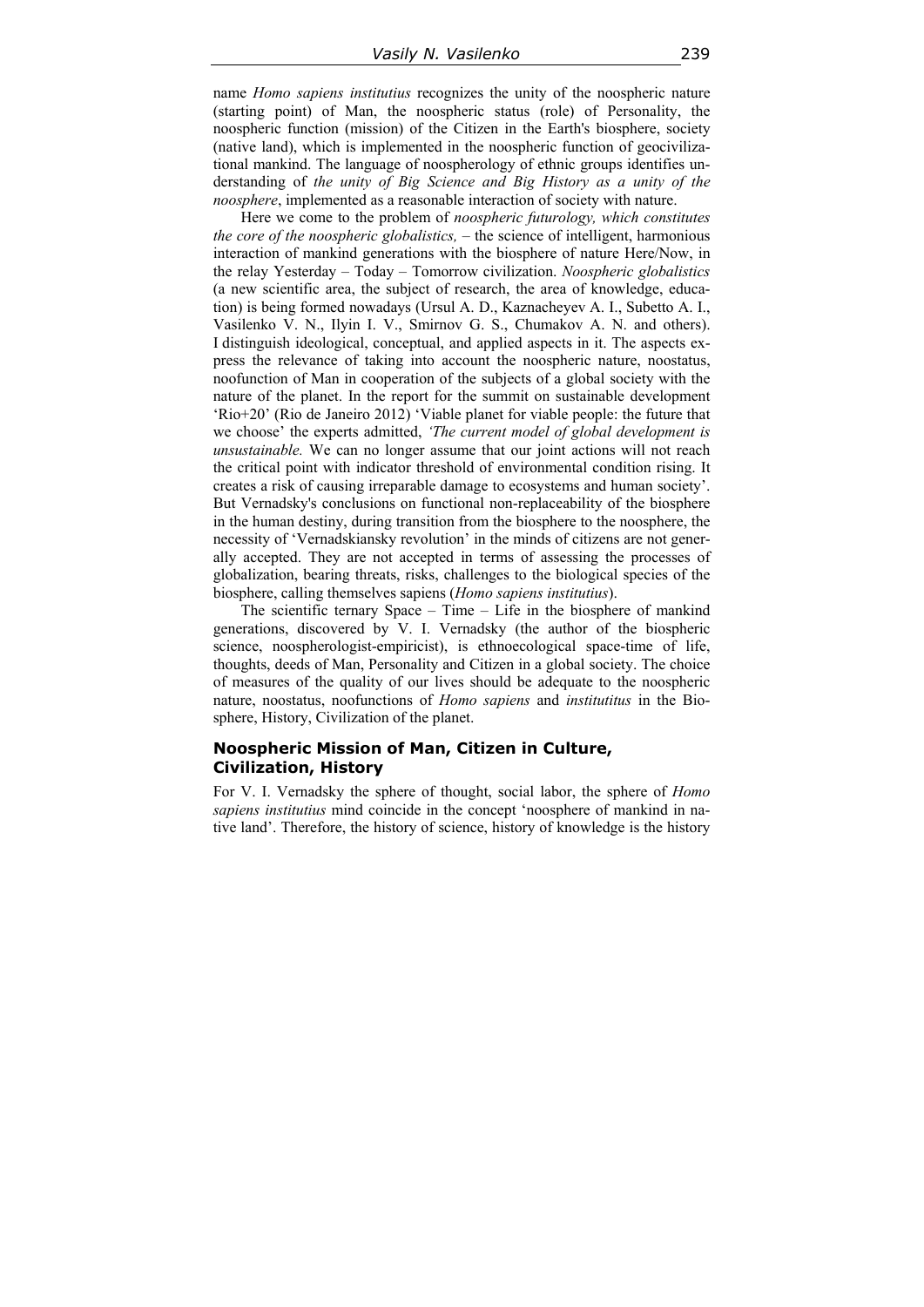of 'the greatest creative power of *Homo sapiens*. It is the history of being a free personality, one of the greatest manifestations of cosmic forces' of mankind thoughts (Vernadsky 1988b). In his opinion not only a scientific thought of a free creative personality, but also the institutes of the Academy of Sciences and the knowledge system constitute the structure of the noosphere. Hence, the history of scientific knowledge of generations is *the history of forming the noosphere of mankind.* Vernadsky as a personality ascended to perceiving himself as the subject of the noosphere in the Earth's biosphere, to understanding the scientific work of *generations* of Citizens in the institutions of science and also as the factor of scientific thought in the structure of the noosphere of mankind. If 'the correlation people-noosphere is inseparable', 'a thinking man is the measure of everything, a huge planetary phenomenon', it means that it is *WE*, who are the generations of nations are the entities in the biosphere (Vernadsky 1988b). We should comply with security fundamentals of settlements in the life of a global society. *It comprises ethnoecological substance, measure, the noospheric vector of 'Vernadskiansky revolution' in science, education, deeds and institutions, managing citizens of a global society.* 

Noospheric hypostasis of the life of ethnic groups of mankind in the nature are represented in the nooname *Homo sapiens institutius* – scientific self, social identity, political self-identification of Citizens of the states in the regions of the Earth's biosphere. In its turn the nooname of Man, Person, Citizen in the countries of the global society expresses the following:

1) belonging of the social species of biodiversity – *Homo sapiens* (Lat.) to those with the highest form of reason, developed by the system of education. This Personality implements the value of knowledge in the quality of life of generations in the nature (biosphere of the planet Earth), society (country), civilization of mankind; society of intellect, Personality, realizing the value of knowledge in the quality of life of generations in the nature (biosphere of the planet Earth), society (country), civilization of mankind;

2) the nooname acknowledges the ternary of the noospheric nature, noospheric status, noospheric function of *Homo sapiens institutius* in the Earth's biosphere – environment, thoughts, citizen actions, non-replaceable for the vitality of mankind generations in the nature;

3) the nooname *Homo sapiens institutius* (Person-individual in the family, ethnic group, society) consolidates understanding of the basics (foundations) of the rational nature in the ecosystems of the biosphere of the planet. The term implies potential belonging of the Individual to the subjects of the realm of the mind (the subjects of the noosphere in humanity generations), able to recognize, develop, and implement individual noospheric status of a Citizen in the family, society, nations of the world;

4) the nooname *Homo sapiens institutius* recognizes the presumption of environmental hazards, economic, and other types of human activity; its princi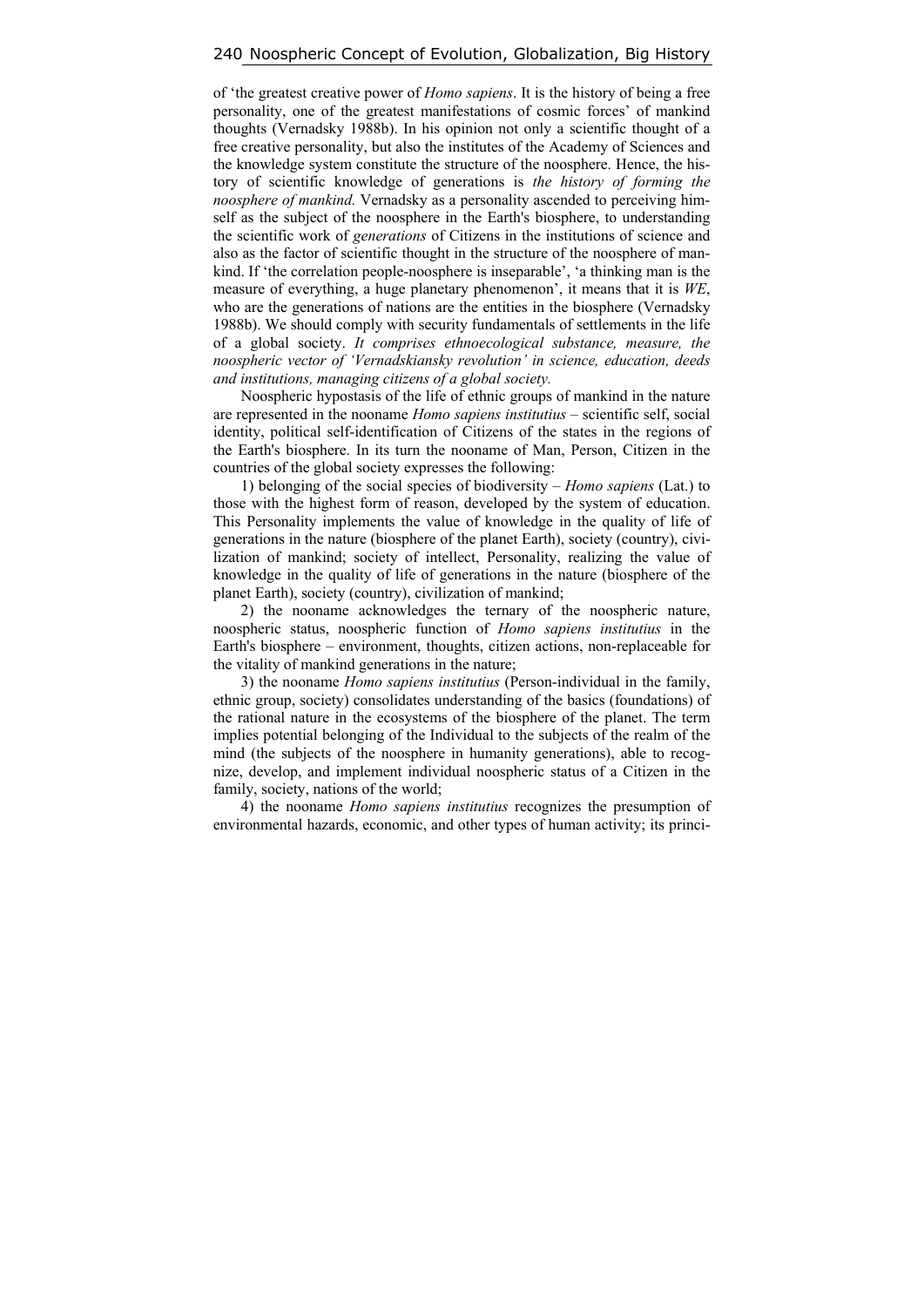ple (measure) in the nature, country, states of the global society. The measure acts as the noospheric imperative of generations' viability.

*The noospheric hypostasis of a Citizen of the Native Land is implemented in the core of status-functional interaction of ethnic groups' generations with the biosphere in the regions of the planet.* The terms 'Citizen' and 'Native Land' are capitalized, as they express basic aspects of Man, Personality in the life of the subjects of a global society. Belonging to *Homo sapiens institutius*, *WE* can qualify for Surname (by family, generations), Name, Patronymic, which give the grounds for citizenship in the countries of the Earth's biosphere. And the nooname of *Homo sapiens institutius* generations has no constitutional, legal (lawful), or other forms of recognition, status confirmation in the institutions of society.

The threat of species depopulation, calling themselves *sapiens* (*Homo sapiens*), raises the following questions:

– Do the living peoples of the planet have a Past, but perhaps no Future History?

– If *WE are INTELLIGENT*, why do we not force the mind to increase the vitality?

– What basis makes it possible to overcome the irrationality of the current model of global development of society, generations of mankind in the Earth's biosphere as a whole?

During the evolution of *Homo sapiens faber* of ethnic groups in *Homo sapiens institutius*, the global philosophical problem of the transition from unsustainable (unstable) global development to ontologically reasonable, futurologically sustainable is resolved. Hence, the scientific name *Homo sapiens institutius* of the global society should be seen as a *means of recognizing* the functional unity of the noosphere of Human nature, the noospheric status of an Individual, the noospheric function of the Citizen. They are to be implemented in cooperation of the population of states with the nature of biospheric regions of the planet.

Disregard of the noospheric bases in the biospheric nature is expressed by the fact that *WE*, the population of the native land, take into account the stability of ecosystems in the regions of the Earth, inadequate to threats of life and health. The threads of processing the inert expand (up to 50 tons per year per person, out of these 1 per cent to 0.5 per cent is beneficial, the rest pollutes the territory of the settlements). Civilization technosphere turns from local to regional, global and cosmic, poisoning the hydrosphere, atmosphere, soil and suppressing all living things. One should use a preemptive tactic in considering the fundamental connection between social and biological, ecology, biology, genetics and health of generations. 'Public health has always been regarded as the indicator of well-being of the nation and the backbone factor that links cul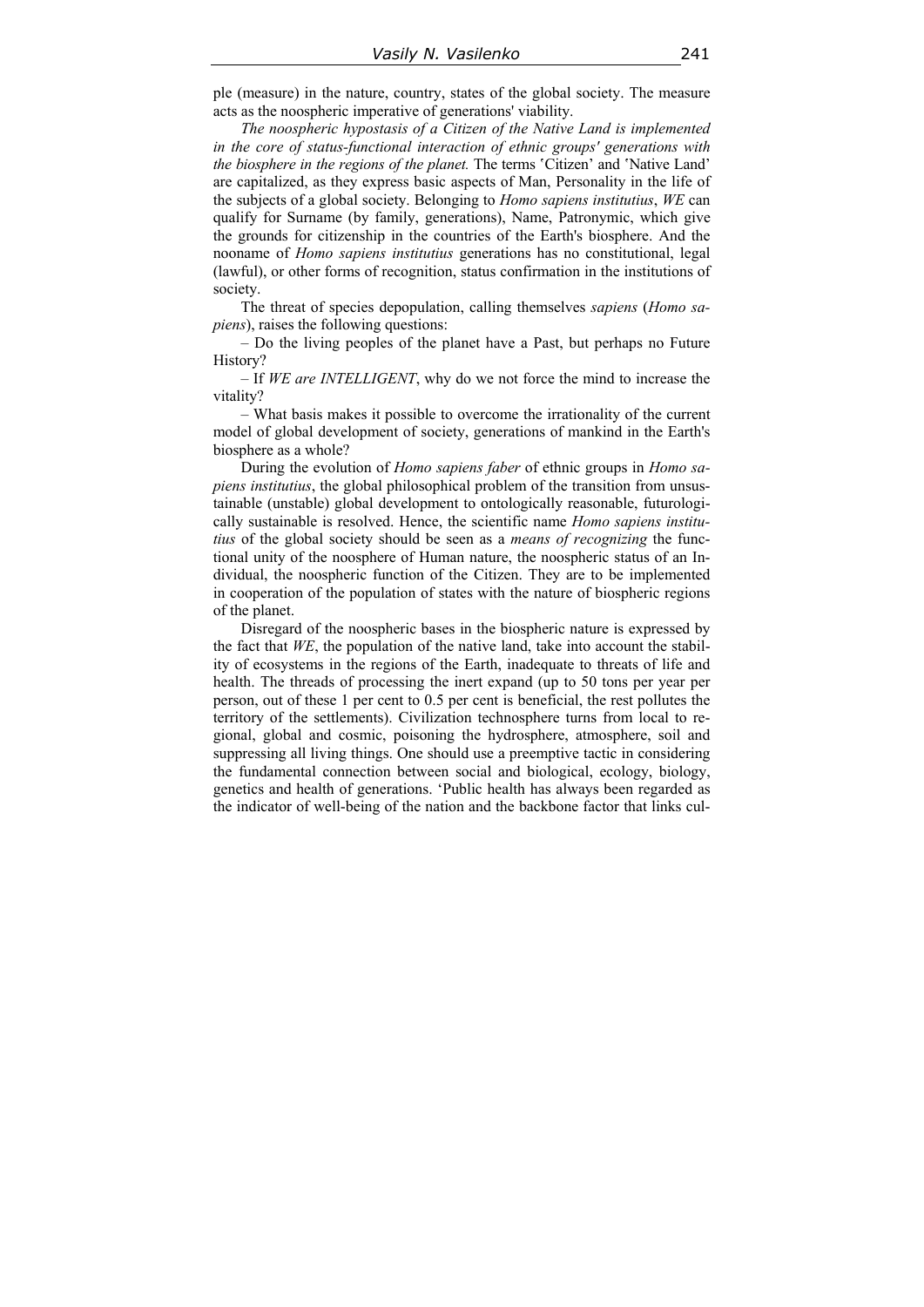ture, economy, ecology, education, policy, bio- and noosphere' (Shevchenko 2004: 399).

By the beginning of the  $21<sup>st</sup>$  century clinical medicine (23.53 per cent) had been ranked first in the structure of scientific knowledge, it is followed by physics (12.16 per cent), chemistry (11.89 per cent), engineering (9.03 per cent), biology and biochemistry (8.12 per cent), the science of plants and animals (6.47 per cent), neurosciences (3.89 per cent), materials technology (3.52 per cent), molecular biology and genetics (3.05 per cent), geosciences (2.60 per cent), pharmacology (2.38 per cent), agronomy (2.38 per cent), microbiology (2.35 per cent). 2.31 per cent of publications account for works devoted to the problems of environmental protection (Marshakova-Shaikevich 2000: 139–149). The World Health Organization recognized the connection between the quality of life, health, longevity and the environmental condition of the regions of the Earth's biosphere. The top ten scientific breakthroughs of the  $20<sup>th</sup>$  century: recognition of ethno-ecological criteria of viability of generations: 50 per cent of health depends on lifestyle, 20–25 per cent on the quality of the natural environment, 15–20 per cent – on state genetic and immune potential of the people, 8–10 per cent – on status, access to health care for the citizens of the state. According to noospheric anthropology, it is a formula of *ethnoecological viability* of mankind generations of the native land in the Earth's biosphere. Its indicators are in poor demand in science; forecasts for civilization development: by the  $21<sup>st</sup>$  century there had been unfavorable ratio of human knowledge in the structure of science about the past (95 per cent), about the present (4 per cent) and about the future (up to 1 per cent). The ratio of citizens' knowledge on the environment of life is more disturbing: scientific knowledge of the subjects of the society on inanimate nature make up 95–98 per cent; on the nature of the living matter – 2–5 per cent; on the nature of Man (*Homo sapiens institutius*) in the biosphere – less than 1 % (Spasibenko 2007: 3).

In the era of globalization the moral responsibility of the Individual and Citizen is the noospheric imperative of ethnoecological security of humanity in the biosphere of nature. It is the imperative of evolution, globalization and the Big History of the Earth, in which Man, educated by institutions of science, culture, and power, is a Measure of noospheric co-evolution of society and the biosphere, the planetary entity, factor, attractor of Universal History.

### **Noospheric Imperatives of Evolution, Globalization and Universal History**

**An interdisciplinary and synergetic approach** to finding scientific methods of 'softening' the growing threats, risks, challenges of civilization to the present and future generations of *Homo sapiens institutius* dominates in conference proceedings of the International Congress 'Globalistics' which was held in 2009, 2011, and 2013, the anthology *Universal and Global History. The Evolu-*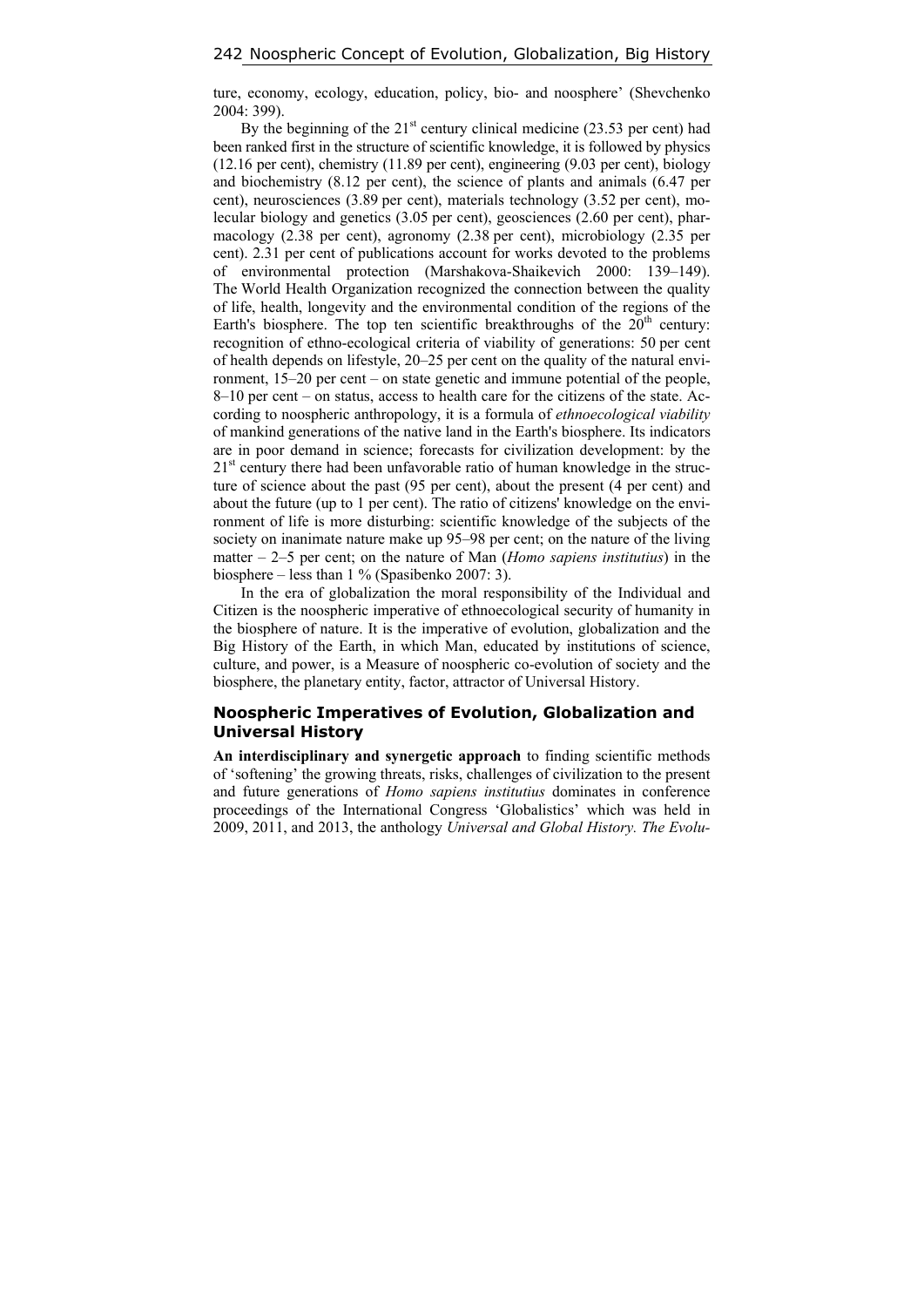*tion of the Universe, Earth, Life and Society'*, in collection of articles *Where does the Age of Globalization Go?* and other publications devoted to the urgent issues of mankind development. The noospheric concept of globalization allows us to deliver futurological predictions for the science base and *'remove' the problem of the future shock* (Toffler 2001: 23–24, 501). From the standpoint of the noospheric anthropology and applied noospherology, *the causes of the future shock* are disregarding the noospheric principles (nature) of Man in the biosphere, the noospheric status of the Individual, the noospheric mission of citizenship in society. All of these allow to increase the viability in nature, life of the country, civilization of the global era. Ontologically WE are not the victims of the future shock, but the hostages of the past knowledge, 'lagging behind' the processes of science globalization, education of citizens. From the standpoint of the noospheric futurology WE are the victims of a cosmopolitan, ethno-ecological impersonal attitude of the subjects of state authorities, UN entities of the planet to strategic decision-making.

Performing a biospheric function, *Homo sapiens institutius* is involved into ethno-ecological processes of the planet while implementing the biospheric function of *Homo sapiens* in the nature, noospheric status of Human being who is rational in the institutional sense (bearing wisdom of nations). It is necessary to understand in order to overcome our ethno-ecological and civil impersonal attitude to the biosphere in the following aspects of generations' existence.

1) In terms of social and natural reality of a global society we are included in the core of *status-functional interactions* (SFI) on life support of mankind – the triad 'ecological functions of the biosphere – ecological reproduction of ethnic groups – the viability of civilization'. The SFI triad 'ecology of the region of the planet – ecology of ethnic groups – ecology of civilization' performs *ethnoecotechnopolis functions of life* of the population on the territory of the state in the global community (the UNO). *Ethnoecotechnopolis* 'the Earth's biosphere – ethnic groups of mankind – ecology of civilization' performs biosphere-ecological, ethnoecological function of the unity of the people with the state. The noospheric measure, ethnoecological criteria for the safety of the citizens of the native land are expressed by *the formula of generations' viability*  in the regions of the biosphere (50 per cent –  $20-25$  per cent –  $14-20$  per cent – 8–10 per cent).

Territories of the states of the global society should be simultaneously taken into account in their life supporting, viable and life arranging functions:

a) The noospheric potential of Human nature, Person and Citizen (scientific name *Homo sapiens institutius*), implemented during the longevity of the generations of the native land in the regions of the biosphere;

b) the noospheric status of Personality performing eco functions of Citizens in the countries of the world;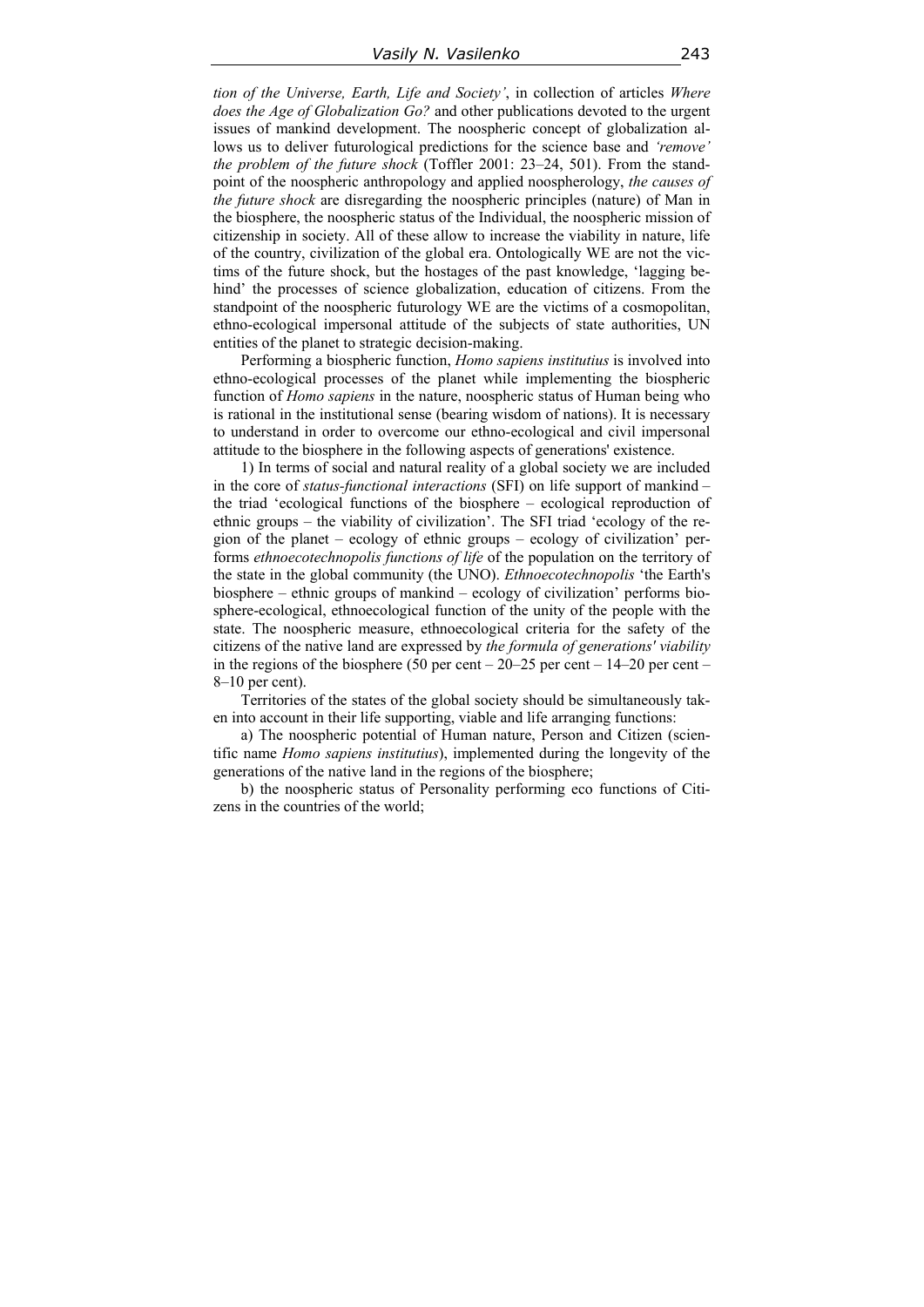c) the noospheric mission of citizenship in institutions of culture, civilization, environmental management in local, regional and planetary scales of society.

Vernadsky showed that the biosphere of the planet is the living environment, environment for thoughts, acts and solutions. The latter can and/or cannot take into account the laws of nature for life, life activity of the state population. *The presumption of ecological risk* principle threatening economic and other kinds of activity implies the necessity of taking into account the foundations of the biosphere theory. Along with the above mentioned, *ethnoecological norms* (ethnoecotechnopolis requirements) of citizens' settlements on the planet should be followed. Assessing the *presumption of ecological risk* principle implies the scientific (environmentally conscious) unity of ethnic groups on the planet. Therefore, it is of vital importance to take into account the standards of environmental safety within the process of exchange between Man and nature with substance, energy, information (nature management functions of society).

Noospheric imperatives of ethnoecological safety of mankind generations (within the core of status-functional interactions) determine the need of overcoming *social selfishness of class relations* in the life of the countries where short-sighted interests of the property entities and state authorities prevail.

The noospheric potential of ethnoecological security of the Man, Personality, Citizen is implemented in the core of local, regional, planetary, cosmic scale of status-functional interactions of *Homo sapiens institutius* and the ecosystems of the nature's biosphere Here/Now, the vector of Yesterday – Today – Tomorrow of humanity. Irreplaceability of the biosphere is confirmed by human mastery of space technology and access to the Space.

The subjects of the noospheric anthropology are those of *the noosphere in the planet's biosphere* – the living environment, environment of thought, deeds of all generations of Man, Personality, and Citizens of states. Therefore, they are subjects of the evolution of *Homo sapiens institutius* of the biosphere into the noosphere. But this is only possible in favorable social conditions, revealing the noospheric ability of peoples within generations. The main priority of society is developing the noospheric ethics, pedagogy, psychology of Personalities. This science is capable of forming the noospheric potential of citizens, that is designed to create conditions for implementing the noospheric imperative of vitality Here/Now and in the succession Yesterday – Today – Tomorrow of the civilization.

2) Status-functional interactions on providing life support of mankind generations in the Earth's biosphere are controlled in the triad of status-functional institutions (SFI) of world states, 'noospheric institutions of civil society – noospheric institutions of the native land – the noospheric institutions of the civilization'. Regional, planetary and other governing bodies (subjects of the UNO) constitute the noospheric institutions of civil society. The noospheric personality of the citizen of the native land (source, subject, nationality) is a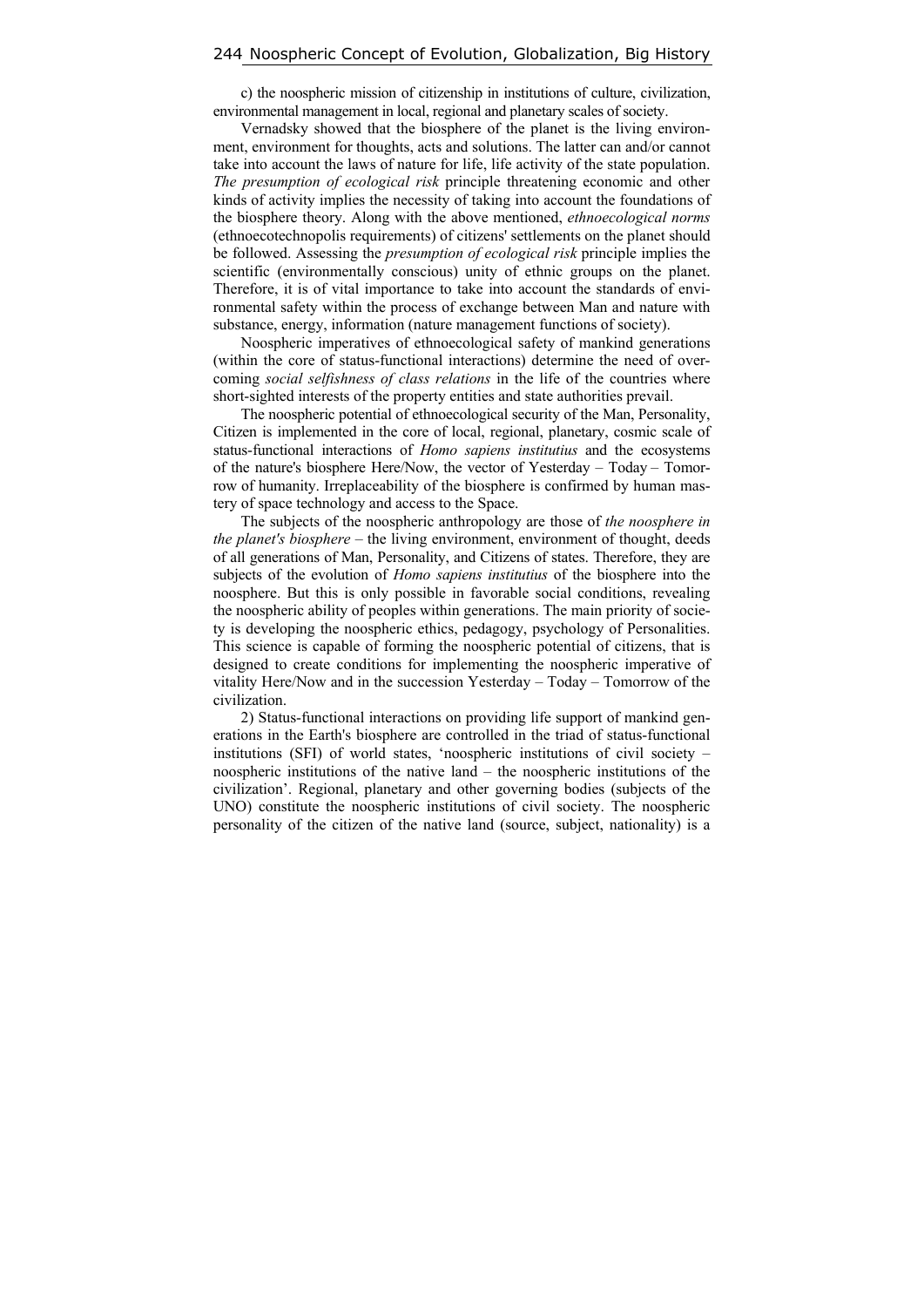generic beginning of society, state institution, managing function of territorial authorities. The noospheric development potential, the highest values of life quality, way of thinking, and the power of creativity of citizenship subjects constitute the genetic core, the cultural code of noospheric civilization representatives in the native land among generations of peoples. The noospheric values of the subjects of civilization are formed due to *noospheric education of Personality, implementation of the foundations of the noospheric ethics, pedagogy, and psychology* in civil institutions.

From the standpoint of noospheric anthropology, general and applied noospherology primarily aim at compliance with ethnoecological requirements of citizens in the institutions of government, governance structures of states of the planetary society. Formation, development of noospherology, its applied areas determine the level of realizing the potential of the noospheric anthropology – *noospheric imperative* of mankind viability in nature. The triad, SFI 'noospheric institutions of civil society – noospheric institutions of the native land – the noospheric institutions of civilization' requires formation of *the structures for noospheric monitoring of generations.* The process aims at determining the direction of proactive strategic planning, forecasting, risk management, risks of globalization.

In the global era there is a prior issue for advanced development of science, knowledge, education, proactive ethno-ecological threats, risks, and challenges for citizens of the states in the biosphere Here/Now, in the succession Yesterday – Today – Tomorrow. This is the top priority of preventing 'irreparable harm to ecosystems and human society', set by the UN report 'Resilient People, Resilient Planet: A Future Worth Choosing'.

3) If the noospheric level of ethnoecological threats to generations is chosen within status-functional interactions (the core of SFI 'the Earth's biosphere – ethnic groups of mankind – ecology of civilization'), and the noospheric imperatives of civilization viability are controlled by the status-functional institutions (SFI triad 'noospheric institutions of citizenship – the noospheric functions of power – noospheric institutions of civilization'), then the actual reasonable control should be achieved in the system of *status-functional relations* (SFR) of the constituent entities of the state: 'generation of Citizens in the country – the authorities of the sovereign territory of the subjects of the Russian civilization'.

The noospheric human nature and the noospheric status of an Individual are formed by noospheric ethics, pedagogy and psychology. Noospheric education of citizens contributes to this process as well. The above mentioned concepts are implemented in the values of the noospheric cultural life of the subjects of a global society. The noospheric function of the Citizen (noomission of the citizenship) is implemented in the social sphere, cultural institutions and governing structures of society. The noospheric mission of governmental civil functions should contribute to the safety purpose of human generations,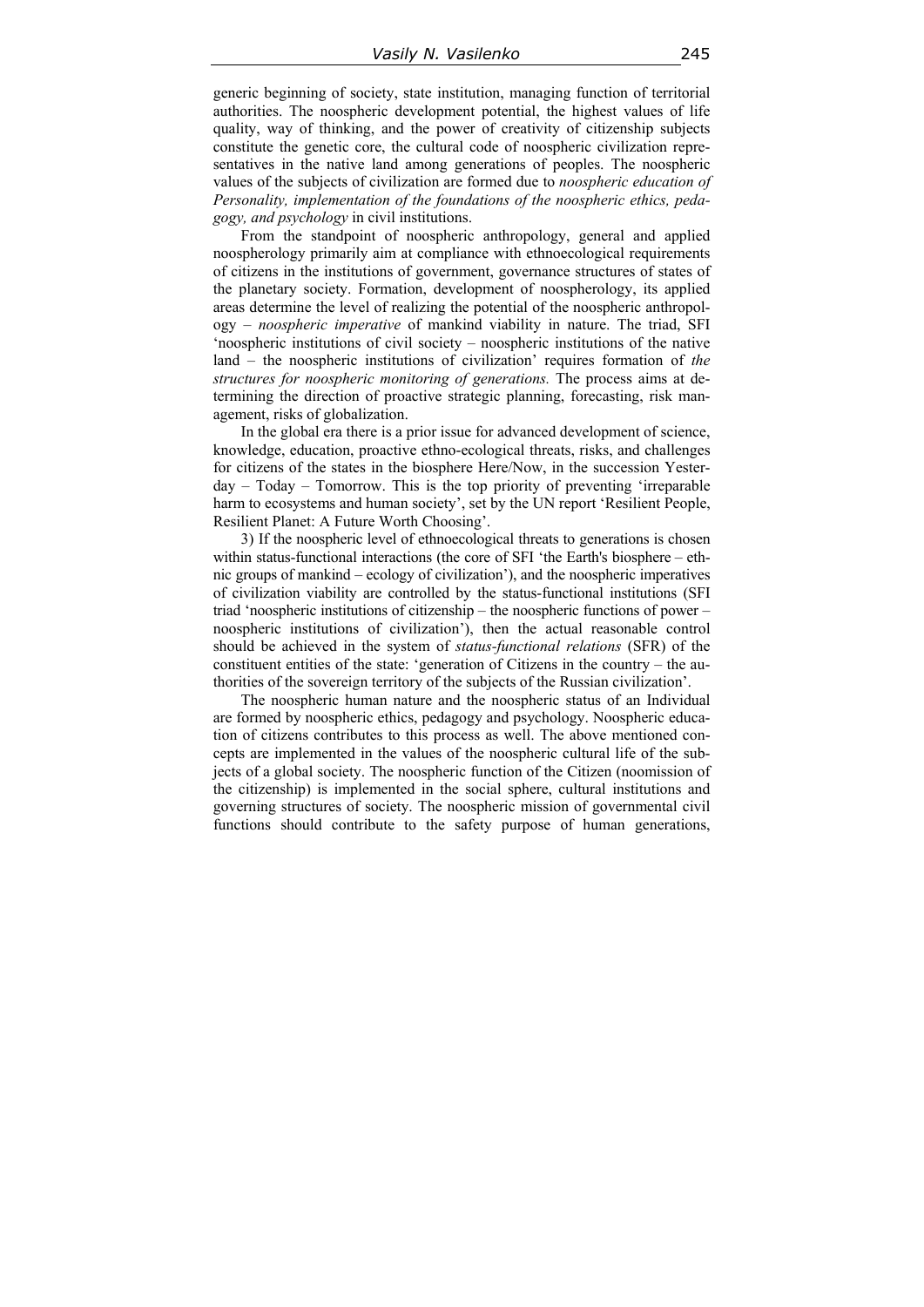the strategy of sustainable development of society. These problems are solved by the methods of noospheric futurology (Vasilenko and Imanov 2010).

*The biospheric core* of status-functional interactions, institutions, relations of citizens in the processes of globalization contains the noospheric potential of *Homo sapiens institutius* viability in ecosystems of the regions of the planet. The generations of *Homo sapiens institutius* of the global society are *the subjects of the noospheric civilization* in the biosphere. The latter should enhance vitality potential of Man, Personality, and Citizens of states in the regions of the Earth. The criterion used to noospherically monitor strategic planning, forecasting, and management is in compliance with the noospheric imperative of mankind security, sustainable development of states in a global society.

*The noospheric core of* status-functional interaction of the biospheric subjects, the noospheric triad of status-functional institutions, the noospheric regulatory principles of status-functional relations of individuals imply understanding of *Big Science and Big History unity* in the biosphere.

In times of ethnoecological threats, risks, challenges of globalization to the fundamentals of peoples' lives in the regions of the Earth's biosphere, the noospheric concept of status-functional interactions, status-functional institutions and status-functional relationship allows to remove the trap of class models of states. These traps are controlled by the owners of world capital and create the patterns of noosphere formation, therefore it is essential to establish *noospheric structures* that will ensure the safety of generations, sustainable development of civilization. In accordance with the motto 'Noospheric Thinking – the 21<sup>st</sup> Century Thinking', foundations of 'Vernadskiansky revolution' in science, education, government institutions, management of global society, there is a need for *ethno-ecological examination (interpretation)* of the UN report at the Summit on Sustainable Development (Rio de Janeiro 2012) 'Resilient People, Resilient Planet: A Future Worth Choosing'. The relevance of the noospheric expertise is confirmed by the fact that in the final UN document at the summit Rio+20 'The Future We Want' (designed to implement the goals of the Millennium Declaration), did not include the problems of depopulation. The document lacked designs, recommendations and projects of scientists representing the noospheric schools of Russia.4

The first group of theses (13 out of 283) of the final document 'The Future We Want', adopted by the participants of Rio+20 Conference, expressed the following common vision:

'1. We, the Heads of State and Government and high-level representatives, having met at Rio de Janeiro, Brazil, from 20 to 22 June 2012, with the full participation of civil society, renew our commitment to sustainable development and to ensuring the promotion of an economically, socially and environ-

 $\overline{a}$ 

<sup>4</sup> Over 110 countries took part in drafting the UNO final document.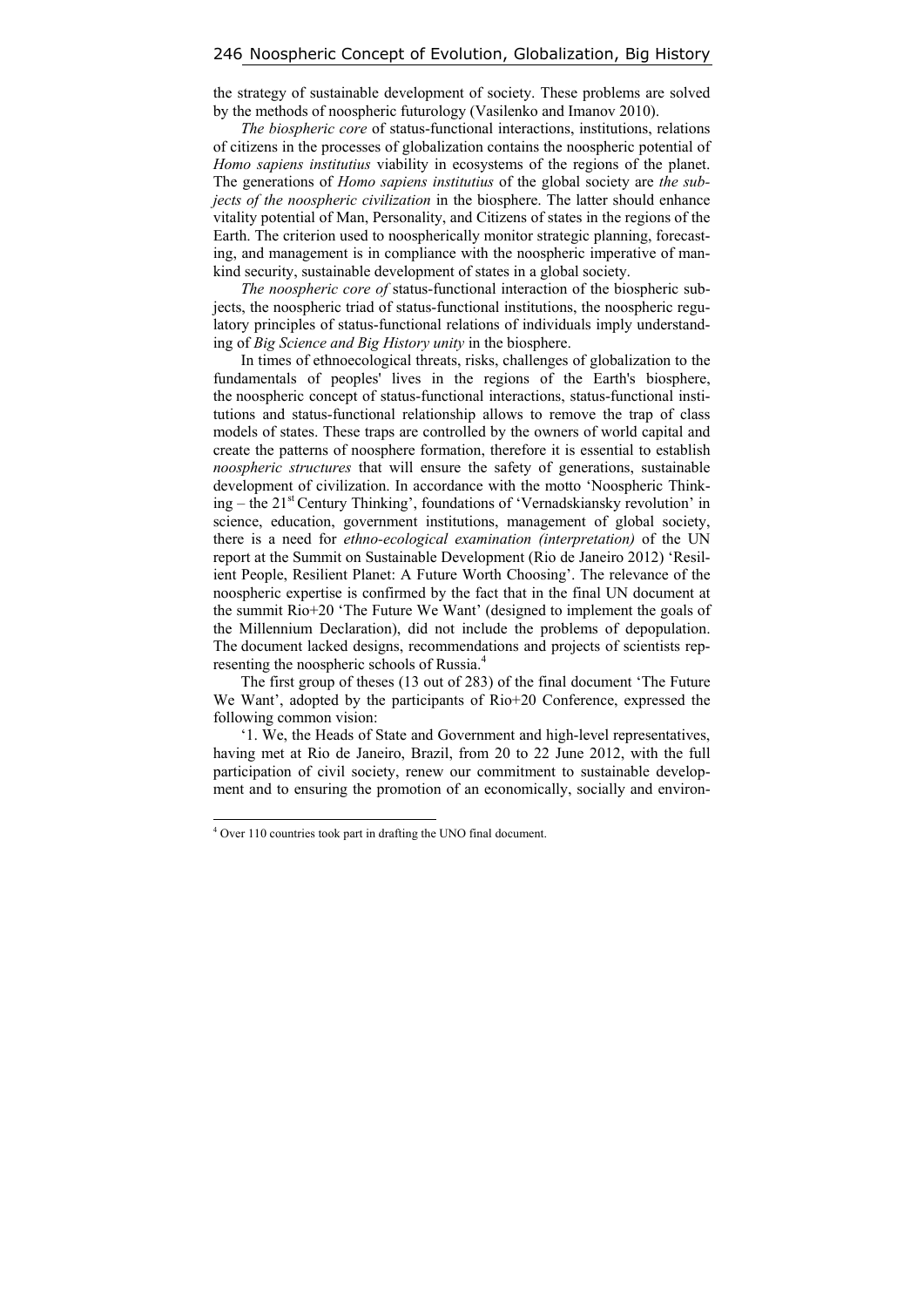mentally sustainable future for our planet and for present and future generations.

2. Eradicating poverty is the greatest global challenge that the world faces today and an indispensable requirement for sustainable development. In this regard we are committed to freeing humanity from poverty and hunger as a matter of urgency.

3. We therefore acknowledge the need to further mainstream sustainable development at all levels, integrating economic, social and environmental aspects and recognizing their interrelation, so as to achieve sustainable development in all its dimensions'. $\frac{3}{5}$ 

The final thesis of the conceptual section in the final document at the Summit on Sustainable development which was held in 2012 describes obligations of the member entities of the United Nations:

'We recognize that people's opportunities to influence their lives and future, participate in decision making and voice their concerns are fundamental for sustainable development. We underscore that sustainable development requires concrete and urgent action. It can only be achieved with a broad alliance of people, governments, civil society and private sector, all working together to secure the future we want for present and future generations'.<sup>6</sup>

From the perspective of the noospheric approach, 'providing people with opportunities to influence their lives and their future, participate in decision making and voice their concerns' is essential at the UN institutions level and institutions of states. It is crucial to acknowledge ideological, institutional, the noospheric nature (fundamentals), the noospheric status (role), the noospheric function (mission) of *Homo sapiens institutius* – *noospheric citizenship* in the family of humanity in the Earth's biosphere. Ethnoecological involvement of *Homo sapiens institutius* into life-sustaining functions of regions of the Earth's biosphere expresses the ontological and futurological irreplaceability of habitat, thoughts, actions of citizens in the nature of the planet. From the perspective of the biospheric approach, evolution of biosphere to noosphere, we are the citizens of sovereign UN Nations – noospheric subjects, ethno genesis factors in the biosphere genesis in local and regional conditions of life of the Earth's countries. Therefore, we should realize that *we are noospheric personalities* in the families, institutions of power, management of settlements and we must comply with ethnoecological restrictions, regulations in life realities, acts of the subjects of a global society.

Thus, the noospheric potential of individuals in families, generations of the native land – reasonable subjects of ethno genesis in biosphere genesis

 $\overline{a}$ 

<sup>&</sup>lt;sup>5</sup> See e-almanac 'Noosphere of the  $21^{st}$  Century' at URL: // http://www.socionauki.ru; http://www. vgi.volsu.ru/

 $^6$   $\bar{I} \bar{b} \bar{i} d.$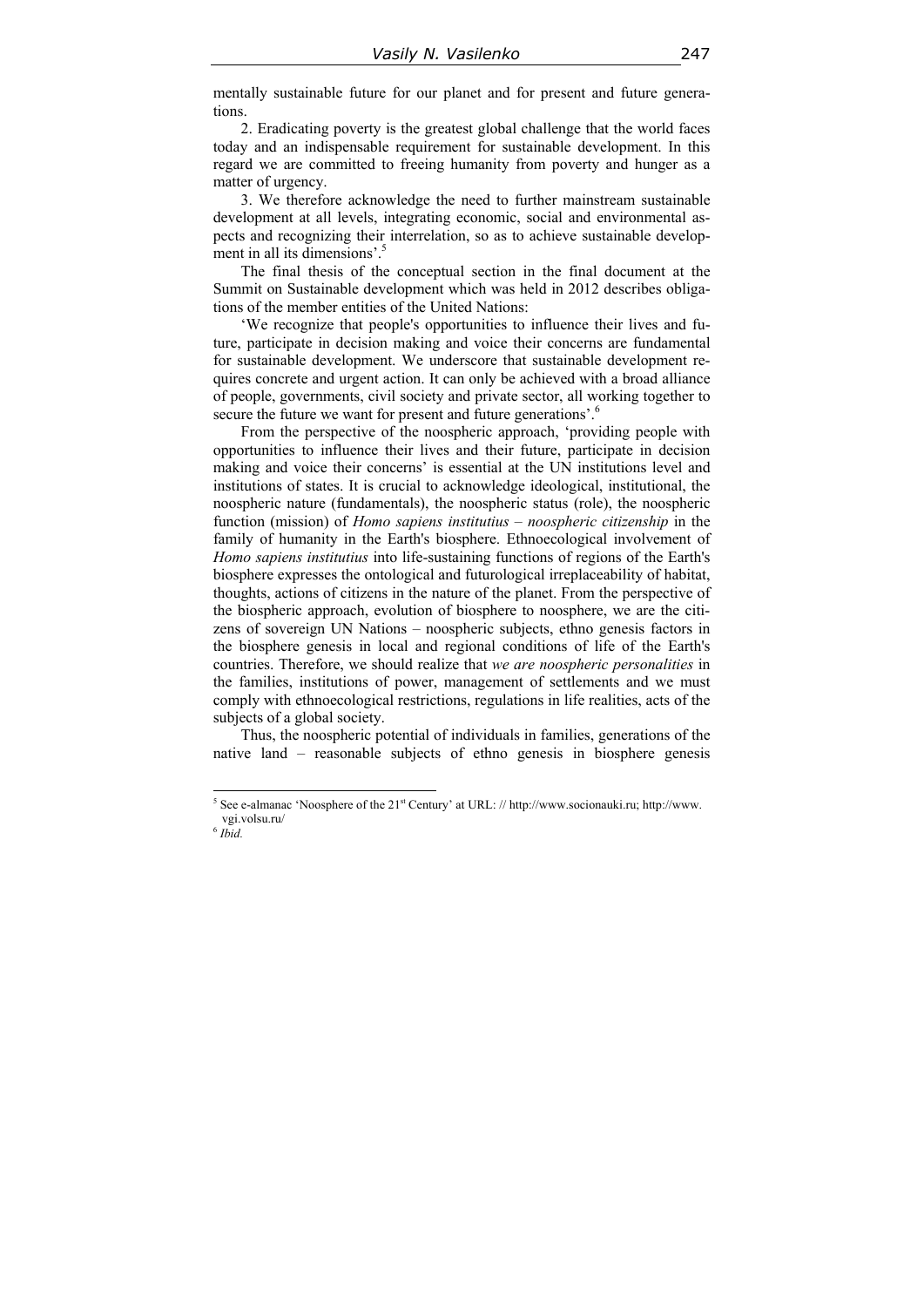of the planet – should be aimed at ensuring the safety of citizens of sovereign states, *their sustainability in Big History of Humankind and the natural House (the Universe).* Vernadsky, being several generations ahead, pointed out that as long as citizens do not acknowledge the doctrine of the Earth's biosphere and the evolution of the biosphere into the noosphere, mankind has no future. In his diary dating back to 1940 he identified an alternative to social Darwinism in geopolitics, 'the  $20<sup>th</sup>$  century is the age of the noosphere' (Vernadsky  $2007$ : 109). The motto 'Noospheric Thinking – the  $21<sup>st</sup>$  Century Thinking' is considered to be ideological, conceptual, institutional recognition of the doctrine of the biosphere, evolution of the biosphere into the noosphere, relevant to human nature. If the  $20<sup>th</sup>$  century was the age of the noosphere, the  $21<sup>st</sup>$  century is to become the age of the noospheric forestalling of ethnoecological challenges of globalization to citizens, transition to sustainable development of civilization.

Russia, the USSR, Russian Federation – the naturalistic birthplace of the theory of the biosphere and evolution of the biosphere to the noosphere. Together with China, India, Euroasian, G20, SCO partners and other neighbors, it has the necessary civilization potential to initiate the preparation, host the UN Summit on Sustainable Development, RIO+25 in 2017 and accept the futurologically valid political strategy.

In conclusion, ontologically and conceptually crucial finding for the peoples of the Earth: implementation of *the noospheric mission of Big Science in Big History* of the global society is possible due to compliance with the criteria of noospheric anthropology, the principles of basic and applied noospherology, the imperatives of noospheric futurology of mankind.

The noospheric approach allows to find relevant measures of the conflict resolution in the Ukraine the citizens of which appeared to be the victims of social Darwinism in geopolitics, the theory imposed by the adherents of capitalocratic lifestyle in states of the Earth.

#### **References**

- **Aksyonov G. P. (Ed.) 1993.** *Vladimir Vernadsky: Life Story. Selected Works. Memoirs of Contemporaries. Descendants' Opinion*. (Discoveries and Destinies. The Chronicle of Natural-Science Thought of Russia in Personalities, Documents, Illustrations.) Moscow: Sovremennik. *In Russian* (Аксенов Г. П. *Владимир Вернадский: Жизнеописание. Избранные труды. Воспоминания современников. Суждения потомков*. [Открытия и судьбы. Летопись естественнонаучной мысли России в лицах, документах, иллюстрациях]. М.: Современник).
- **Aksyonov G. P. 2001.** *Vernadsky*. *Life of Outstanding People.* Moscow: Molodaya gvardia. *In Russian* (Аксенов Г. *Вернадский. Жизнь замечательных людей.* М.: Молодая гвардия).
- **Chumakov A. N., and Grinin L. E. (Eds.) 2014.** *Where does the Аge of Globalization Go?* Collection of Papers. Volgograd: Uchitel. *In Russian* (Чумаков А. Н., Гри-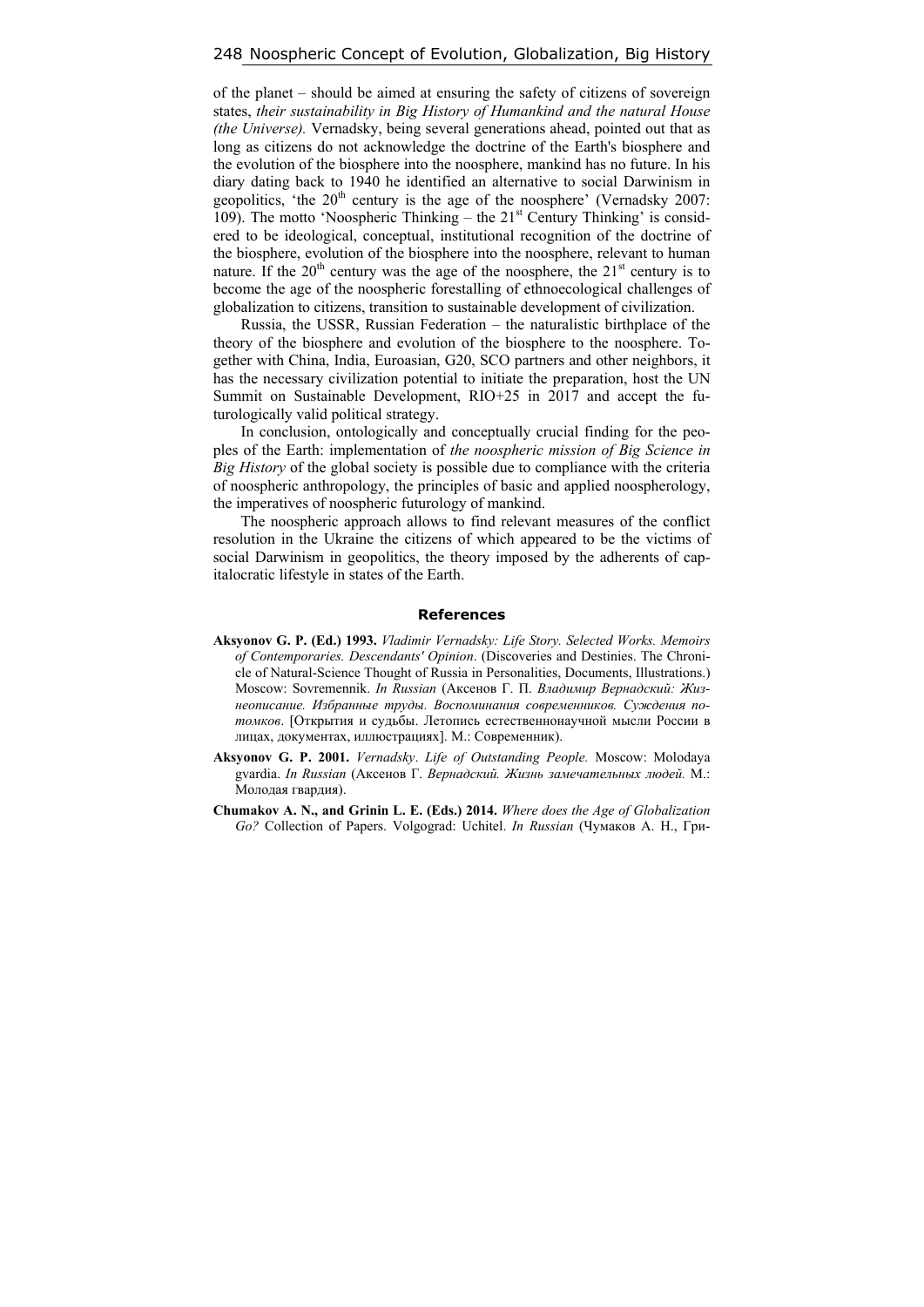нин Л. Е. (Ред.) *Куда движется век глобализации?* Сборник статей. Волгоград: Учитель).

- **Gordina L. S., Vasilenko V. N., Imanov G. M., and Bichev G. I. 2011.** *Russia and Earthmen: Before Making a Choice*. Moscow – Saint-Petersburg: 'Lema'. *In Russian* (Гордина Л. С., Василенко В. Н., Иманов Г. М., Бичев Г. И. *Россия и Земляне перед выбором.* М. – СПб.: Издательство ООО «Лема»).
- **Grinin L. E., Ilyin I. V., and Korotayev A. V. (Eds.) 2012.** *Universal and Global History (Evolution of the Universe, Earth, Life and Society)*.Volgograd: Uchitel. *In Russian* (Гринин Л. Е., Ильин И. В., Коротаев А. В. *Универсальная и глобальная история (эволюция Вселенной, Земли, жизни и общества*). Хрестоматия. Волгоград: Учитель).
- **Gumilev L. N. 1978–1979***. Ethnogenesis and Earth's Biosphere*. Lubertsy, Moscow. *In Russian* (Гумилев Л. Н. *Этногенез и биосфера Земли*. Люберцы, Москва).
- **Inshakov O. V. 2004.** Homo Institutius The Problem of Freedom of Choice. *Man within Modern Philosophical Problems.* Proceedings of the Third International Conference. Volgograd, 14–17 September. *In Russian* (Иншаков О. В. Человек институциональный – проблема свободы выбора. *Человек в современных философских концепциях.* Материалы Третьей международной научной конференции. Волгоград, 14–17 сентября).
- **Inshakov O. V. (Ed.) 2005.** *Homo Institutius Homo Institutional*. Volgograd: Izdatel'stvo VolGU. *In Russian* (Иншаков О. В. *Homo institutius – человек институциональный*. Волгоград: Издательство ВолГУ).
- **Le Roy E. 1928.** The Origins of Humanity and the Evolution of Mind. *The Biosphere and Noosphere Reader. Global Environment, Society and Change /* Ed. by P. R. Samson, and D. Pitt. London – New York: Routledge.
- **Lykoshin S. (Ed.) 1988.** *Prometheus. Vladimir Ivanovich Vernadsky. Materials to the Biography*. Vol. 15. Historical and Biographic Almanac, Series 'Life of Outstanding People'. Moscow: Molodaya gvardiya. *In Russian* (Лыкошин С. (Ред.) *Прометей. Владимир Иванович Вернадский. Материалы к биографии.* Вып. 15. Серия «Выдающиеся люди». М.: Молодая гвардия).
- **Marshakova-Shaikevich I. V. 2000.** Analysis of Russia's Contribution to Developing Social Sciences and Humanities. *Voprosy filosofii* 8: 139–149. *In Russian* (Маршакова-Шайкевич И. В. Анализ вклада России в развитие социальных и гуманитарных наук. *Вопросы философии* 8: 139–149).
- **Marx K., and Engels F. 1956.** *Selections from Early Works*. Moscow. *In Russian* (Маркс К., Энгельс Ф*. Из ранних произведений*. М.).
- **Polunin N., and Grinevald J. 2000.** Biosphere and Vernadsky. *V. I. Vernadsky. Pro et Contra* / Ed. by A. L. Yanshin, pp. 548–551. Saint-Petersburg: The Russian Christian Humanitarian Institute. *In Russian* (Полунин Н., Гриневальд Ж. Биосфера и Вернадский. *В. И . Вернадский. Pro et Contra /* Ред. А. Л. Яншин, с. 548–551. CПб.: Русский христианский гуманитарный институт).
- **Shevchenko Yu. L. 2004.** *Health of the Population of Russia*. The Report of the Minister of Health of the Russian Federation, Academician of the Russian Academy of